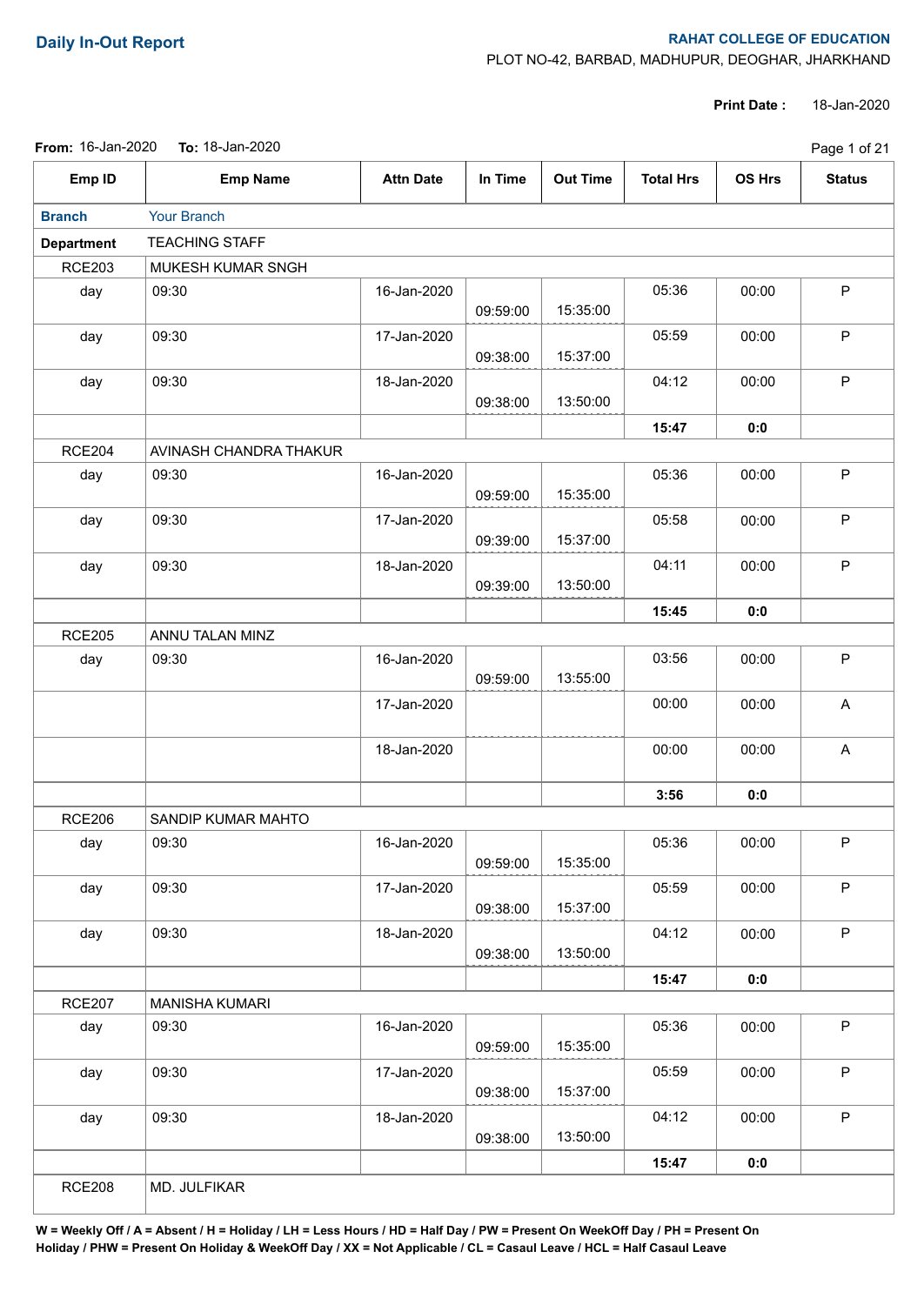| Emp ID        | <b>Emp Name</b>       | <b>Attn Date</b> | In Time  | <b>Out Time</b> | <b>Total Hrs</b> | OS Hrs | <b>Status</b> |
|---------------|-----------------------|------------------|----------|-----------------|------------------|--------|---------------|
| day           | 09:30                 | 16-Jan-2020      | 09:59:00 | 15:35:00        | 05:36            | 00:00  | $\sf P$       |
| day           | 09:30                 | 17-Jan-2020      |          |                 | 05:59            | 00:00  | $\mathsf P$   |
| day           | 09:30                 | 18-Jan-2020      | 09:38:00 | 15:37:00        | 04:11            | 00:00  | $\mathsf{P}$  |
|               |                       |                  | 09:38:00 | 13:49:00        |                  |        |               |
|               |                       |                  |          |                 | 15:46            | 0:0    |               |
| <b>RCE209</b> | DR. RANU BHATTACHARYA |                  |          |                 |                  |        |               |
| day           | 09:30                 | 16-Jan-2020      | 09:59:00 | 15:35:00        | 05:36            | 00:00  | $\mathsf P$   |
| day           | 09:30                 | 17-Jan-2020      | 09:38:00 | 15:37:00        | 05:59            | 00:00  | $\mathsf P$   |
| day           | 09:30                 | 18-Jan-2020      | 09:38:00 | 13:50:00        | 04:12            | 00:00  | $\mathsf P$   |
|               |                       |                  |          |                 | 15:47            | 0:0    |               |
| <b>RCE210</b> | DWARIKA PRASAD YADAV  |                  |          |                 |                  |        |               |
|               |                       | 16-Jan-2020      |          |                 | 00:00            | 00:00  | A             |
|               |                       | 17-Jan-2020      |          |                 | 00:00            | 00:00  | $\mathsf A$   |
|               |                       | 18-Jan-2020      |          |                 | 00:00            | 00:00  | $\mathsf{A}$  |
|               |                       |                  |          |                 | 0:0              | 0:0    |               |
| <b>RCE211</b> | <b>SIMA PANDEY</b>    |                  |          |                 |                  |        |               |
| day           | 09:30                 | 16-Jan-2020      |          |                 | 05:36            | 00:00  | $\mathsf P$   |
|               |                       |                  | 09:59:00 | 15:35:00        |                  |        |               |
| day           | 09:30                 | 17-Jan-2020      | 09:39:00 | 15:37:00        | 05:58            | 00:00  | $\mathsf P$   |
| day           | 09:30                 | 18-Jan-2020      |          |                 | 04:11            | 00:00  | P.            |
|               |                       |                  | 09:39:00 | 13:50:00        |                  |        |               |
|               |                       |                  |          |                 | 15:45            | 0:0    |               |
| <b>RCE212</b> | SAMAPAN MANDAL        |                  |          |                 |                  |        |               |
| day           | 09:30                 | 16-Jan-2020      | 09:59:00 | 15:35:00        | 05:36            | 00:00  | $\mathsf P$   |
| day           | 09:30                 | 17-Jan-2020      | 09:38:00 | 15:37:00        | 05:59            | 00:00  | $\mathsf{P}$  |
| day           | 09:30                 | 18-Jan-2020      | 09:39:00 | 13:50:00        | 04:11            | 00:00  | $\mathsf P$   |
|               |                       |                  |          |                 | 15:46            | 0:0    |               |
| <b>RCE213</b> | MD. MUSTAQUE          |                  |          |                 |                  |        |               |
| day           | 09:30                 | 16-Jan-2020      | 09:58:00 | 15:36:00        | 05:38            | 00:00  | $\mathsf{P}$  |
| day           | 09:30                 | 17-Jan-2020      |          | 15:37:00        | 05:59            | 00:00  | $\mathsf{P}$  |
| day           | 09:30                 | 18-Jan-2020      | 09:38:00 |                 | 04:11            | 00:00  | $\mathsf P$   |
|               |                       |                  | 09:39:00 | 13:50:00        |                  |        |               |
|               |                       |                  |          |                 | 15:48            | 0:0    |               |
| <b>RCE214</b> | MD. SANAUL HAQUE      |                  |          |                 |                  |        |               |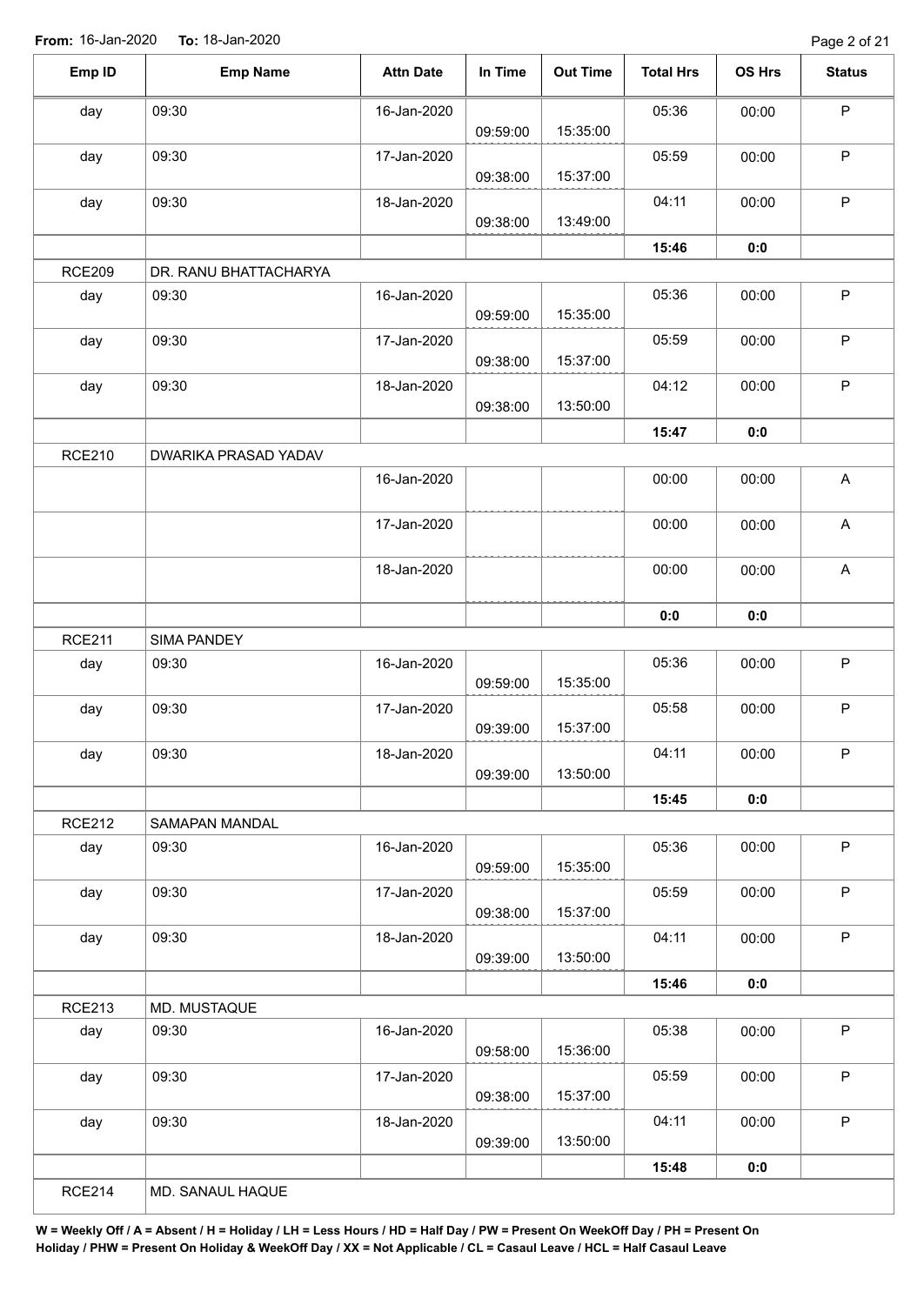Page 3 of 21

| Emp ID            | <b>Emp Name</b>           | <b>Attn Date</b> | In Time  | <b>Out Time</b> | <b>Total Hrs</b> | OS Hrs | <b>Status</b> |
|-------------------|---------------------------|------------------|----------|-----------------|------------------|--------|---------------|
| day               | 09:30                     | 16-Jan-2020      |          |                 | 05:37            | 00:00  | $\mathsf P$   |
|                   |                           |                  | 09:59:00 | 15:36:00        |                  |        |               |
| day               | 09:30                     | 17-Jan-2020      | 09:39:00 | 15:37:00        | 05:58            | 00:00  | $\sf P$       |
| day               | 09:30                     | 18-Jan-2020      | 09:38:00 | 13:50:00        | 04:12            | 00:00  | $\mathsf P$   |
|                   |                           |                  |          |                 | 15:47            | 0:0    |               |
| <b>RCE215</b>     | SATYAJEET MONDAL          |                  |          |                 |                  |        |               |
| day               | 09:30                     | 16-Jan-2020      | 09:59:00 | 15:35:00        | 05:36            | 00:00  | $\mathsf P$   |
| day               | 09:30                     | 17-Jan-2020      | 09:38:00 | 15:37:00        | 05:59            | 00:00  | $\mathsf P$   |
| day               | 09:30                     | 18-Jan-2020      | 09:38:00 | 13:50:00        | 04:12            | 00:00  | $\mathsf P$   |
|                   |                           |                  |          |                 | 15:47            | 0:0    |               |
| <b>RCE216</b>     | <b>MADAN KUMAR</b>        |                  |          |                 |                  |        |               |
| day               | 09:30                     | 16-Jan-2020      | 09:59:00 | 15:35:00        | 05:36            | 00:00  | $\mathsf P$   |
| day               | 09:30                     | 17-Jan-2020      | 09:38:00 | 15:37:00        | 05:59            | 00:00  | $\mathsf P$   |
| day               | 09:30                     | 18-Jan-2020      | 09:38:00 | 13:50:00        | 04:12            | 00:00  | $\mathsf P$   |
|                   |                           |                  |          |                 | 15:47            | 0:0    |               |
| <b>RCE225</b>     | DR. MD ENAM               |                  |          |                 |                  |        |               |
| day               | 09:30                     | 16-Jan-2020      | 09:59:00 | 15:36:00        | 05:37            | 00:00  | $\sf P$       |
| day               | 09:30                     | 17-Jan-2020      | 09:38:00 | 15:37:00        | 05:59            | 00:00  | $\mathsf P$   |
| day               | 09:30                     | 18-Jan-2020      | 09:38:00 | 13:49:00        | 04:11            | 00:00  | P             |
|                   |                           |                  |          |                 | 15:47            | 0:0    |               |
| <b>RCE226</b>     | AKHILESH KUMAR PANDEY     |                  |          |                 |                  |        |               |
| day               | 09:30                     | 16-Jan-2020      | 09:59:00 | 15:36:00        | 05:37            | 00:00  | $\sf P$       |
| day               | 09:30                     | 17-Jan-2020      | 09:39:00 | 15:37:00        | 05:58            | 00:00  | $\mathsf P$   |
| day               | 09:30                     | 18-Jan-2020      | 09:38:00 | 13:49:00        | 04:11            | 00:00  | $\sf P$       |
|                   |                           |                  |          |                 | 15:46            | 0:0    |               |
| <b>Department</b> | <b>NON TEACHING STAFF</b> |                  |          |                 |                  |        |               |
| <b>RCE217</b>     | <b>LALIT KUMAR TANTI</b>  |                  |          |                 |                  |        |               |
| day               | 09:30                     | 16-Jan-2020      | 09:58:00 | 15:36:00        | 05:38            | 00:00  | $\mathsf P$   |
| day               | 09:30                     | 17-Jan-2020      | 09:37:00 | 15:38:00        | 06:01            | 00:01  | $\mathsf P$   |
| day               | 09:30                     | 18-Jan-2020      | 09:37:00 | 13:51:00        | 04:14            | 00:00  | $\sf P$       |
|                   |                           |                  |          |                 | 15:53            | 0:1    |               |
|                   |                           |                  |          |                 |                  |        |               |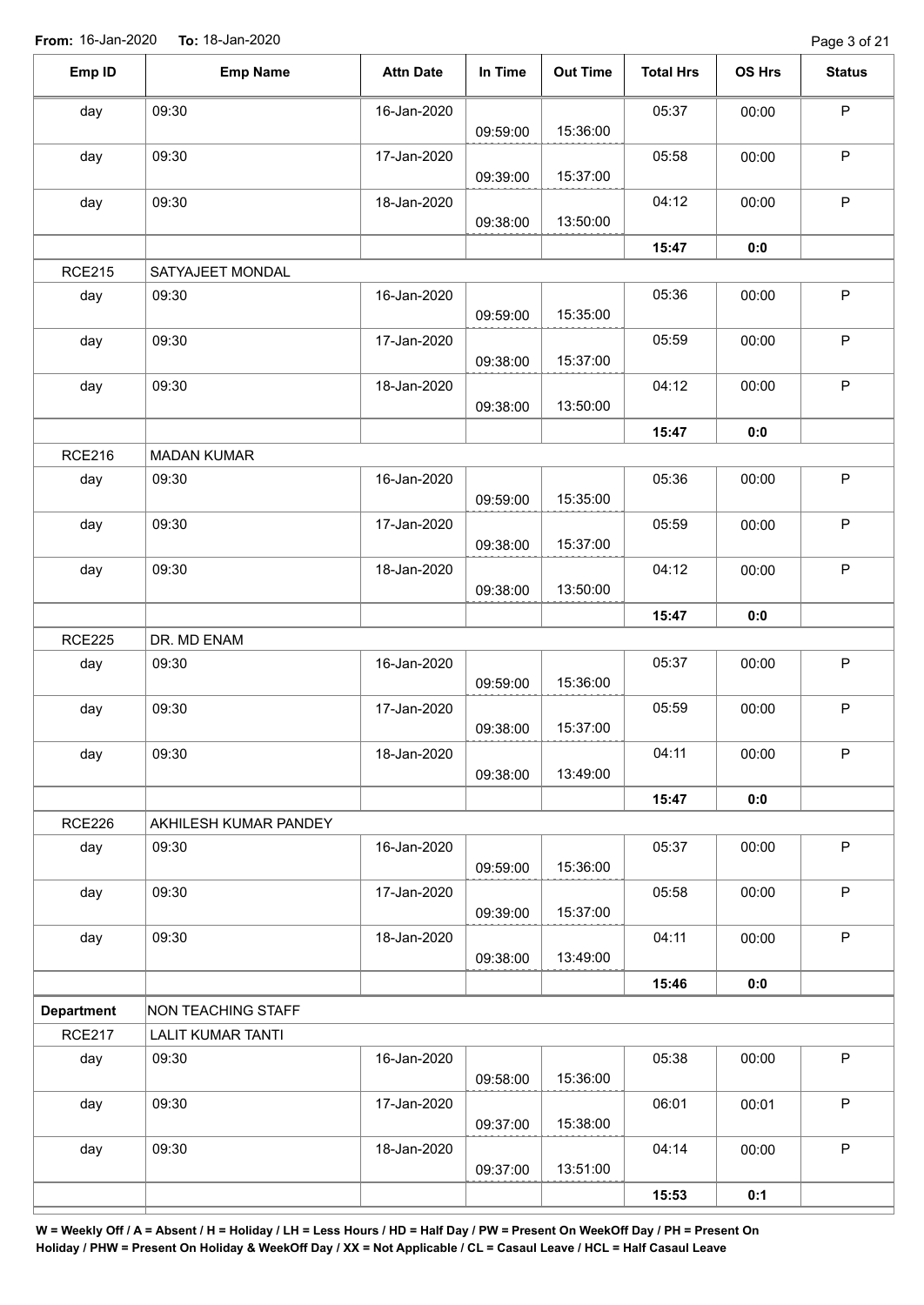**From:** 16-Jan-2020 **To:** 18-Jan-2020

Page 4 of 21

| <b>RCE218</b><br>MD. SONU ANSARI                                      |              |
|-----------------------------------------------------------------------|--------------|
|                                                                       |              |
| 05:38<br>09:30<br>16-Jan-2020<br>day<br>00:00<br>15:36:00<br>09:58:00 | $\mathsf P$  |
| 06:01<br>09:30<br>17-Jan-2020<br>00:01<br>day<br>15:38:00<br>09:37:00 | $\mathsf P$  |
| 04:14<br>09:30<br>18-Jan-2020<br>00:00<br>day<br>13:51:00<br>09:37:00 | $\mathsf P$  |
| 15:53<br>0:1                                                          |              |
| <b>RCE219</b><br><b>FAIYAZ FAISAL</b>                                 |              |
| 09:30<br>16-Jan-2020<br>05:38<br>day<br>00:00<br>15:36:00<br>09:58:00 | $\sf P$      |
| 09:30<br>06:01<br>day<br>17-Jan-2020<br>00:01<br>15:38:00<br>09:37:00 | $\sf P$      |
| 09:30<br>18-Jan-2020<br>04:14<br>00:00<br>day<br>13:51:00<br>09:37:00 | $\mathsf P$  |
| 15:53<br>0:1                                                          |              |
| <b>RCE220</b><br>SAIFUL KHAN                                          |              |
| day<br>09:30<br>16-Jan-2020<br>05:38<br>00:00<br>15:36:00<br>09:58:00 | $\mathsf P$  |
| 09:30<br>day<br>17-Jan-2020<br>06:00<br>00:00<br>15:38:00<br>09:38:00 | $\sf P$      |
| 09:30<br>18-Jan-2020<br>04:14<br>day<br>00:00<br>13:51:00<br>09:37:00 | $\mathsf P$  |
| 15:52<br>0:0                                                          |              |
| <b>RCE221</b><br>MD. IRSHAD                                           |              |
| 16-Jan-2020<br>05:39<br>09:30<br>00:00<br>day<br>15:37:00<br>09:58:00 | $\mathsf P$  |
| 09:30<br>06:01<br>17-Jan-2020<br>00:01<br>day<br>15:38:00<br>09:37:00 | P            |
| 04:14<br>09:30<br>18-Jan-2020<br>00:00<br>day<br>13:51:00<br>09:37:00 | $\mathsf P$  |
| 15:54<br>0:1                                                          |              |
| <b>RCE222</b><br><b>MURLI YADAV</b>                                   |              |
| 09:30<br>16-Jan-2020<br>05:39<br>00:00<br>day<br>15:37:00<br>09:58:00 | $\mathsf{P}$ |
| 06:01<br>09:30<br>17-Jan-2020<br>00:01<br>day<br>15:38:00<br>09:37:00 | $\mathsf P$  |
| 04:14<br>09:30<br>18-Jan-2020<br>day<br>00:00<br>13:51:00<br>09:37:00 | $\mathsf P$  |
| 15:54<br>0:1                                                          |              |
| <b>RCE223</b><br>ERSHAD AHMAD                                         |              |
| 05:38<br>09:30<br>16-Jan-2020<br>00:00<br>day<br>15:36:00<br>09:58:00 | $\sf P$      |
| 09:30<br>06:01<br>00:01<br>day<br>17-Jan-2020<br>15:38:00<br>09:37:00 | $\mathsf P$  |
| 04:14<br>day<br>09:30<br>18-Jan-2020<br>00:00<br>13:51:00<br>09:37:00 | $\sf P$      |
| 15:53<br>0:1                                                          |              |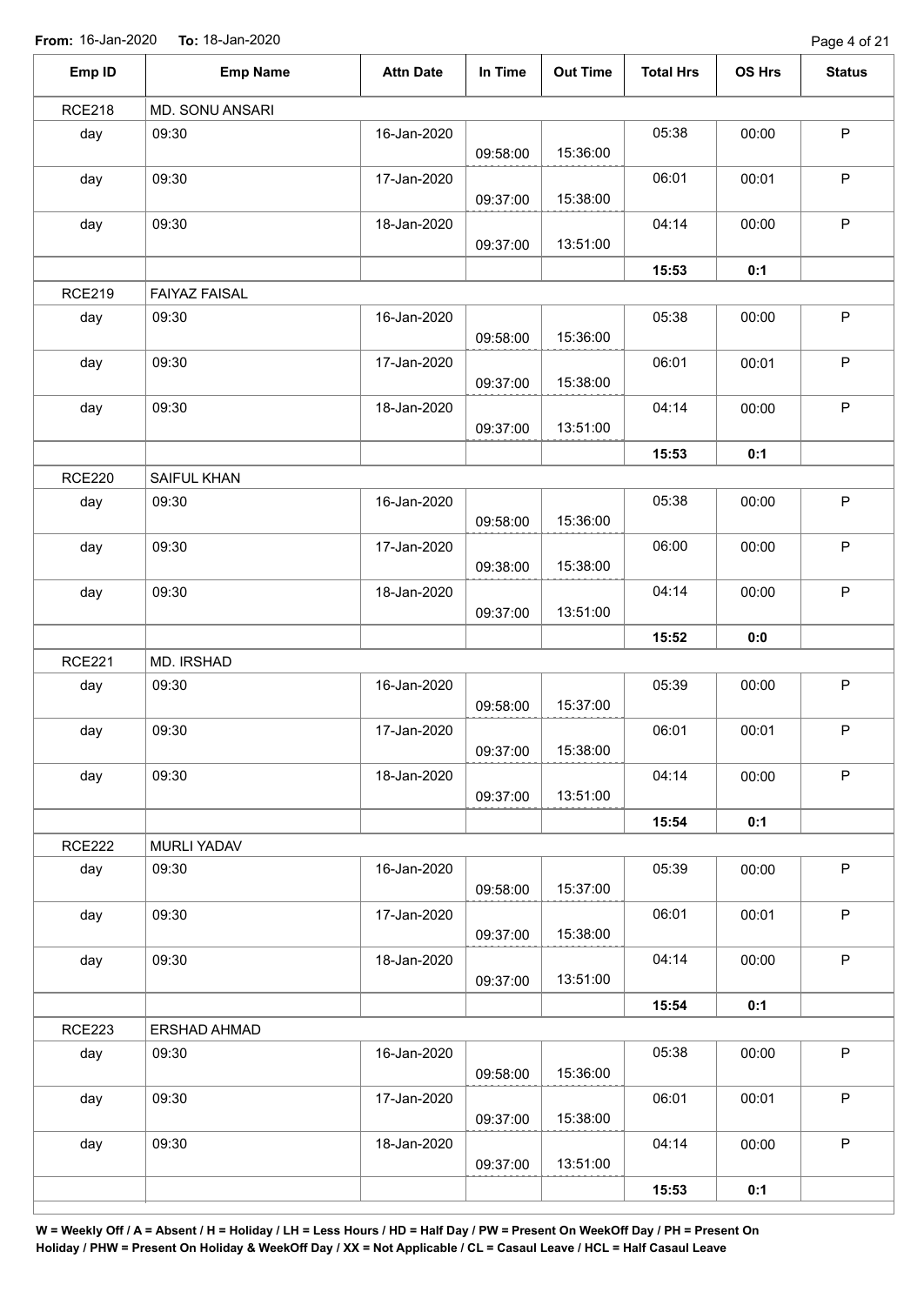**From:** 16-Jan-2020 **To:** 18-Jan-2020

| <b>FIUIII.</b> IU-JAII-ZUZU | $10.10$ -Jali-2020<br>Page 5 OF ZT |                  |          |                 |                  |        |                           |  |  |
|-----------------------------|------------------------------------|------------------|----------|-----------------|------------------|--------|---------------------------|--|--|
| Emp ID                      | <b>Emp Name</b>                    | <b>Attn Date</b> | In Time  | <b>Out Time</b> | <b>Total Hrs</b> | OS Hrs | <b>Status</b>             |  |  |
| <b>Department</b>           | BED 2019-21                        |                  |          |                 |                  |        |                           |  |  |
| <b>RCE101</b>               | <b>ISTIYAQUE ANSARI</b>            |                  |          |                 |                  |        |                           |  |  |
| day                         | 09:30                              | 16-Jan-2020      | 09:54:00 | 15:32:00        | 05:38            | 00:00  | $\sf P$                   |  |  |
|                             |                                    | 17-Jan-2020      |          |                 | 00:00            | 00:00  | $\boldsymbol{\mathsf{A}}$ |  |  |
|                             |                                    | 18-Jan-2020      |          |                 | 00:00            | 00:00  | $\boldsymbol{\mathsf{A}}$ |  |  |
|                             |                                    |                  |          |                 | 5:38             | 0:0    |                           |  |  |
| <b>RCE102</b>               | <b>AKASH DEY</b>                   |                  |          |                 |                  |        |                           |  |  |
| day                         | 09:30                              | 16-Jan-2020      | 09:56:00 | 15:27:00        | 05:31            | 00:00  | P                         |  |  |
|                             |                                    | 17-Jan-2020      |          |                 | 00:00            | 00:00  | A                         |  |  |
|                             |                                    | 18-Jan-2020      |          |                 | 00:00            | 00:00  | $\mathsf A$               |  |  |
|                             |                                    |                  |          |                 | 5:31             | 0:0    |                           |  |  |
| <b>RCE103</b>               | <b>KHAIRUN NISHA</b>               |                  |          |                 |                  |        |                           |  |  |
| day                         | 09:30                              | 16-Jan-2020      | 09:54:00 | 15:31:00        | 05:37            | 00:00  | P                         |  |  |
|                             |                                    | 17-Jan-2020      |          |                 | 00:00            | 00:00  | $\mathsf A$               |  |  |
|                             |                                    | 18-Jan-2020      |          |                 | 00:00            | 00:00  | $\mathsf A$               |  |  |
|                             |                                    |                  |          |                 | 5:37             | 0:0    |                           |  |  |
| <b>RCE104</b>               | <b>VIVEK ANAND</b>                 |                  |          |                 |                  |        |                           |  |  |
| day                         | 09:30                              | 16-Jan-2020      |          |                 | 05:37            | 00:00  | P                         |  |  |
|                             |                                    |                  | 09:54:00 | 15:31:00        |                  |        |                           |  |  |
|                             |                                    | 17-Jan-2020      |          |                 | 00:00            | 00:00  | $\mathsf A$               |  |  |
|                             |                                    | 18-Jan-2020      |          |                 | 00:00            | 00:00  | $\mathsf A$               |  |  |
|                             |                                    |                  |          |                 | 5:37             | 0:0    |                           |  |  |
| <b>RCE105</b>               | ARUN KUMAR MANDAL                  |                  |          |                 |                  |        |                           |  |  |
| day                         | 09:30                              | 16-Jan-2020      | 09:55:00 | 15:30:00        | 05:35            | 00:00  | $\sf P$                   |  |  |
|                             |                                    | 17-Jan-2020      |          |                 | 00:00            | 00:00  | $\boldsymbol{\mathsf{A}}$ |  |  |
|                             |                                    | 18-Jan-2020      |          |                 | 00:00            | 00:00  | $\boldsymbol{\mathsf{A}}$ |  |  |
|                             |                                    |                  |          |                 | 5:35             | 0:0    |                           |  |  |
| <b>RCE106</b>               | ROHIT PANDEY                       |                  |          |                 |                  |        |                           |  |  |
| day                         | 09:30                              | 16-Jan-2020      | 09:54:00 | 15:31:00        | 05:37            | 00:00  | P                         |  |  |
|                             |                                    | 17-Jan-2020      |          |                 | 00:00            | 00:00  | $\mathsf A$               |  |  |
|                             |                                    | 18-Jan-2020      |          |                 | 00:00            | 00:00  | A                         |  |  |
|                             |                                    |                  |          |                 |                  |        |                           |  |  |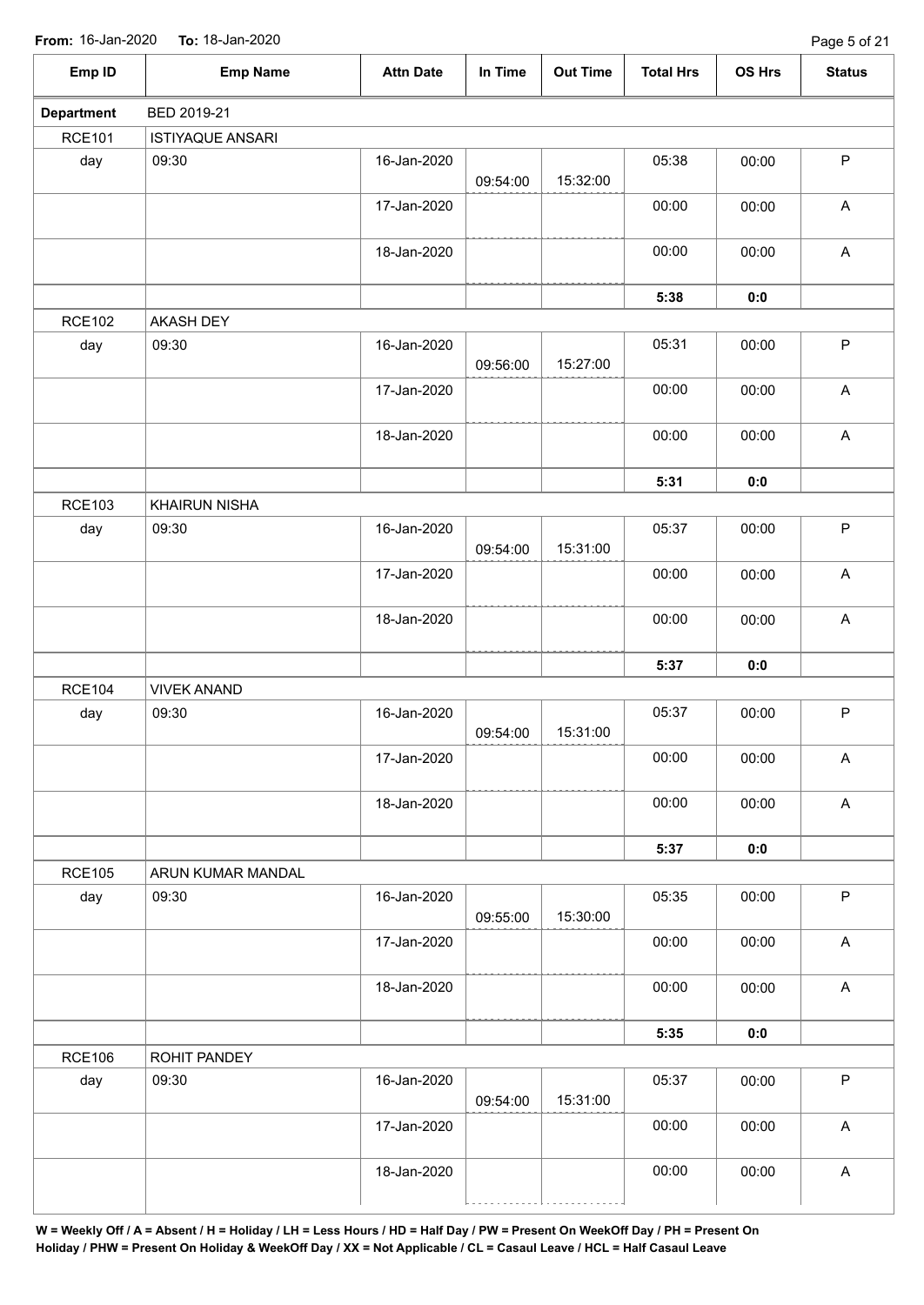| Emp ID        | <b>Emp Name</b>     | <b>Attn Date</b> | In Time  | <b>Out Time</b> | <b>Total Hrs</b> | <b>OS Hrs</b> | <b>Status</b>             |
|---------------|---------------------|------------------|----------|-----------------|------------------|---------------|---------------------------|
|               |                     |                  |          |                 | 5:37             | 0:0           |                           |
| <b>RCE107</b> | PREETY KUMARI       |                  |          |                 |                  |               |                           |
| day           | 09:30               | 16-Jan-2020      | 09:55:00 | 15:29:00        | 05:34            | 00:00         | $\mathsf P$               |
|               |                     | 17-Jan-2020      |          |                 | 00:00            | 00:00         | $\boldsymbol{\mathsf{A}}$ |
|               |                     | 18-Jan-2020      |          |                 | 00:00            | 00:00         | $\boldsymbol{\mathsf{A}}$ |
|               |                     |                  |          |                 | 5:34             | 0:0           |                           |
| <b>RCE108</b> | <b>AJIT KUMAR</b>   |                  |          |                 |                  |               |                           |
| day           | 09:30               | 16-Jan-2020      | 09:56:00 | 15:28:00        | 05:32            | 00:00         | $\sf P$                   |
|               |                     | 17-Jan-2020      |          |                 | 00:00            | 00:00         | $\boldsymbol{\mathsf{A}}$ |
|               |                     | 18-Jan-2020      |          |                 | 00:00            | 00:00         | $\boldsymbol{\mathsf{A}}$ |
|               |                     |                  |          |                 | 5:32             | 0:0           |                           |
| <b>RCE109</b> | RAKESH KUMR GUPTA   |                  |          |                 |                  |               |                           |
| day           | 09:30               | 16-Jan-2020      | 09:56:00 | 15:28:00        | 05:32            | 00:00         | $\sf P$                   |
|               |                     | 17-Jan-2020      |          |                 | 00:00            | 00:00         | $\boldsymbol{\mathsf{A}}$ |
|               |                     | 18-Jan-2020      |          |                 | 00:00            | 00:00         | $\boldsymbol{\mathsf{A}}$ |
|               |                     |                  |          |                 | 5:32             | 0:0           |                           |
| <b>RCE110</b> | SHALU KUMARI        |                  |          |                 |                  |               |                           |
| day           | 09:30               | 16-Jan-2020      | 09:54:00 | 15:31:00        | 05:37            | 00:00         | $\sf P$                   |
|               |                     | 17-Jan-2020      |          |                 | 00:00            | 00:00         | $\boldsymbol{\mathsf{A}}$ |
|               |                     | 18-Jan-2020      |          |                 | 00:00            | 00:00         | $\mathsf{A}$              |
|               |                     |                  |          |                 | 5:37             | 0:0           |                           |
| <b>RCE111</b> | SADDAM ANSARI       |                  |          |                 |                  |               |                           |
|               |                     | 16-Jan-2020      |          |                 | 00:00            | 00:00         | $\mathsf{A}$              |
|               |                     | 17-Jan-2020      |          |                 | 00:00            | 00:00         | $\boldsymbol{\mathsf{A}}$ |
|               |                     | 18-Jan-2020      |          |                 | 00:00            | 00:00         | $\mathsf{A}$              |
|               |                     |                  |          |                 | 0:0              | 0:0           |                           |
| <b>RCE112</b> | <b>GOUTAM KUMAR</b> |                  |          |                 |                  |               |                           |
| day           | 09:30               | 16-Jan-2020      | 09:55:00 | 15:30:00        | 05:35            | 00:00         | $\mathsf P$               |
|               |                     | 17-Jan-2020      |          |                 | 00:00            | 00:00         | $\boldsymbol{\mathsf{A}}$ |
|               |                     | 18-Jan-2020      |          |                 | 00:00            | 00:00         | $\boldsymbol{\mathsf{A}}$ |
|               |                     |                  |          |                 |                  |               |                           |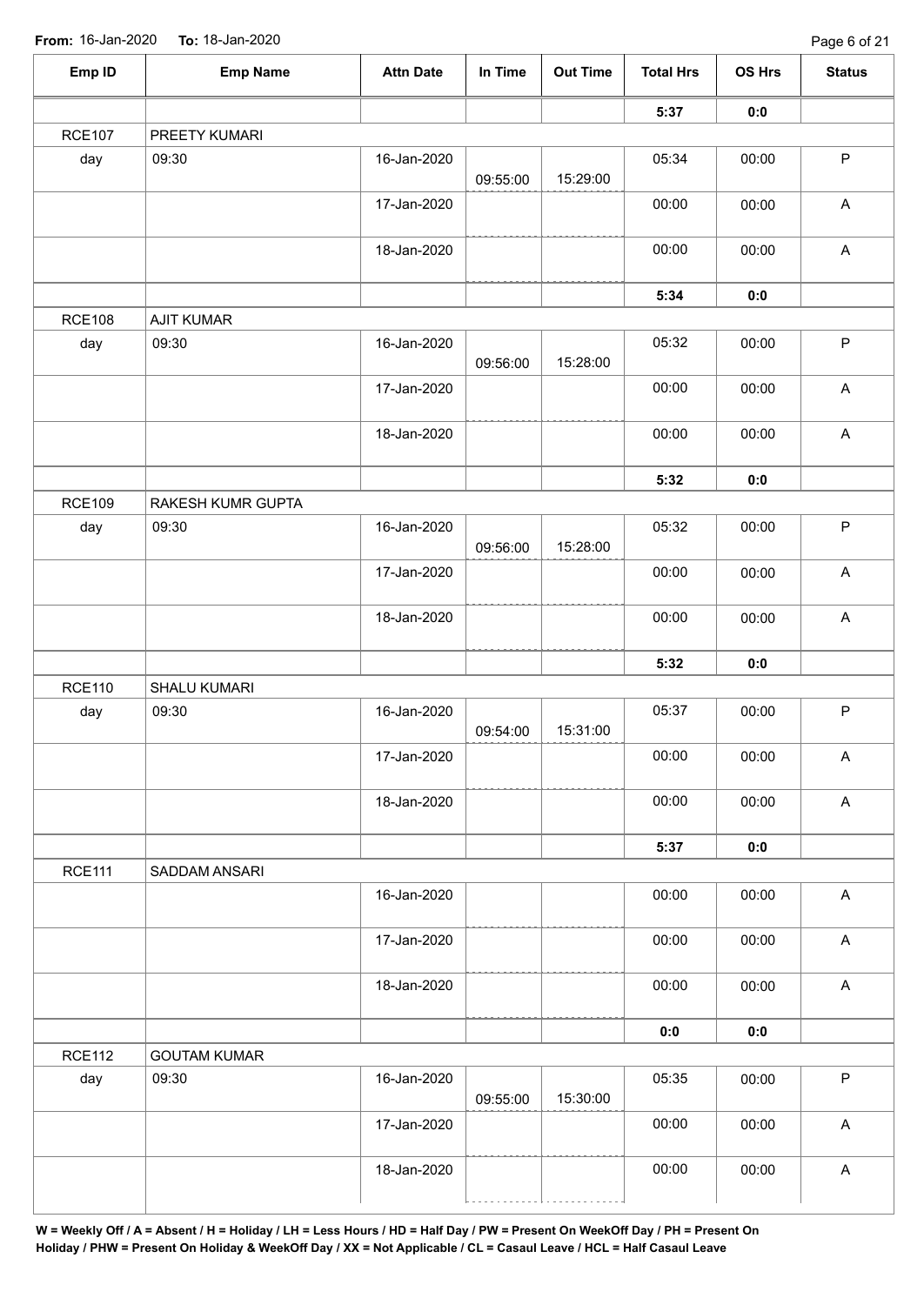| 5:35<br>0:0<br>NAHEED KAUSER<br>$\mathsf P$<br>09:30<br>16-Jan-2020<br>05:35<br>day<br>00:00<br>15:30:00<br>09:55:00<br>$\boldsymbol{\mathsf{A}}$<br>17-Jan-2020<br>00:00<br>00:00<br>$\boldsymbol{\mathsf{A}}$<br>18-Jan-2020<br>00:00<br>00:00<br>5:35<br>0:0<br>PRADEEP KUMAR<br>$\sf P$<br>09:30<br>16-Jan-2020<br>05:35<br>day<br>00:00<br>15:32:00<br>09:57:00<br>$\boldsymbol{\mathsf{A}}$<br>17-Jan-2020<br>00:00<br>00:00<br>$\boldsymbol{\mathsf{A}}$<br>18-Jan-2020<br>00:00<br>00:00<br>5:35<br>0:0<br>MD. ADIL<br>$\sf P$<br>05:31<br>09:30<br>16-Jan-2020<br>00:00<br>day<br>15:27:00<br>09:56:00<br>00:00<br>$\boldsymbol{\mathsf{A}}$<br>17-Jan-2020<br>00:00<br>$\boldsymbol{\mathsf{A}}$<br>00:00<br>18-Jan-2020<br>00:00<br>5:31<br>0:0<br>CHANDAN KUMAR<br>$\sf P$<br>05:35<br>day<br>09:30<br>16-Jan-2020<br>00:00<br>15:30:00<br>09:55:00<br>17-Jan-2020<br>00:00<br>00:00<br>$\mathsf A$<br>00:00<br>$\mathsf{A}$<br>18-Jan-2020<br>00:00<br>5:35<br>0:0<br>AVINASH KUMAR GUPTA<br>$\mathsf P$<br>05:31<br>09:30<br>00:00<br>day<br>16-Jan-2020<br>15:27:00<br>09:56:00<br>00:00<br>$\mathsf A$<br>17-Jan-2020<br>00:00<br>00:00<br>$\mathsf{A}$<br>18-Jan-2020<br>00:00<br>5:31<br>0:0<br>JYOTI BHAGAT<br>$\mathsf P$<br>05:35<br>09:30<br>16-Jan-2020<br>00:00<br>day<br>15:30:00<br>09:55:00<br>$\boldsymbol{\mathsf{A}}$<br>00:00<br>17-Jan-2020<br>00:00<br>00:00<br>$\boldsymbol{\mathsf{A}}$<br>18-Jan-2020<br>00:00 | Emp ID        | <b>Emp Name</b> | <b>Attn Date</b> | In Time | <b>Out Time</b> | <b>Total Hrs</b> | <b>OS Hrs</b> | <b>Status</b> |
|----------------------------------------------------------------------------------------------------------------------------------------------------------------------------------------------------------------------------------------------------------------------------------------------------------------------------------------------------------------------------------------------------------------------------------------------------------------------------------------------------------------------------------------------------------------------------------------------------------------------------------------------------------------------------------------------------------------------------------------------------------------------------------------------------------------------------------------------------------------------------------------------------------------------------------------------------------------------------------------------------------------------------------------------------------------------------------------------------------------------------------------------------------------------------------------------------------------------------------------------------------------------------------------------------------------------------------------------------------------------------------------------------------------------------------------------------|---------------|-----------------|------------------|---------|-----------------|------------------|---------------|---------------|
|                                                                                                                                                                                                                                                                                                                                                                                                                                                                                                                                                                                                                                                                                                                                                                                                                                                                                                                                                                                                                                                                                                                                                                                                                                                                                                                                                                                                                                                    |               |                 |                  |         |                 |                  |               |               |
|                                                                                                                                                                                                                                                                                                                                                                                                                                                                                                                                                                                                                                                                                                                                                                                                                                                                                                                                                                                                                                                                                                                                                                                                                                                                                                                                                                                                                                                    | <b>RCE113</b> |                 |                  |         |                 |                  |               |               |
|                                                                                                                                                                                                                                                                                                                                                                                                                                                                                                                                                                                                                                                                                                                                                                                                                                                                                                                                                                                                                                                                                                                                                                                                                                                                                                                                                                                                                                                    |               |                 |                  |         |                 |                  |               |               |
|                                                                                                                                                                                                                                                                                                                                                                                                                                                                                                                                                                                                                                                                                                                                                                                                                                                                                                                                                                                                                                                                                                                                                                                                                                                                                                                                                                                                                                                    |               |                 |                  |         |                 |                  |               |               |
|                                                                                                                                                                                                                                                                                                                                                                                                                                                                                                                                                                                                                                                                                                                                                                                                                                                                                                                                                                                                                                                                                                                                                                                                                                                                                                                                                                                                                                                    |               |                 |                  |         |                 |                  |               |               |
|                                                                                                                                                                                                                                                                                                                                                                                                                                                                                                                                                                                                                                                                                                                                                                                                                                                                                                                                                                                                                                                                                                                                                                                                                                                                                                                                                                                                                                                    |               |                 |                  |         |                 |                  |               |               |
|                                                                                                                                                                                                                                                                                                                                                                                                                                                                                                                                                                                                                                                                                                                                                                                                                                                                                                                                                                                                                                                                                                                                                                                                                                                                                                                                                                                                                                                    | <b>RCE114</b> |                 |                  |         |                 |                  |               |               |
|                                                                                                                                                                                                                                                                                                                                                                                                                                                                                                                                                                                                                                                                                                                                                                                                                                                                                                                                                                                                                                                                                                                                                                                                                                                                                                                                                                                                                                                    |               |                 |                  |         |                 |                  |               |               |
|                                                                                                                                                                                                                                                                                                                                                                                                                                                                                                                                                                                                                                                                                                                                                                                                                                                                                                                                                                                                                                                                                                                                                                                                                                                                                                                                                                                                                                                    |               |                 |                  |         |                 |                  |               |               |
|                                                                                                                                                                                                                                                                                                                                                                                                                                                                                                                                                                                                                                                                                                                                                                                                                                                                                                                                                                                                                                                                                                                                                                                                                                                                                                                                                                                                                                                    |               |                 |                  |         |                 |                  |               |               |
|                                                                                                                                                                                                                                                                                                                                                                                                                                                                                                                                                                                                                                                                                                                                                                                                                                                                                                                                                                                                                                                                                                                                                                                                                                                                                                                                                                                                                                                    |               |                 |                  |         |                 |                  |               |               |
|                                                                                                                                                                                                                                                                                                                                                                                                                                                                                                                                                                                                                                                                                                                                                                                                                                                                                                                                                                                                                                                                                                                                                                                                                                                                                                                                                                                                                                                    | <b>RCE115</b> |                 |                  |         |                 |                  |               |               |
|                                                                                                                                                                                                                                                                                                                                                                                                                                                                                                                                                                                                                                                                                                                                                                                                                                                                                                                                                                                                                                                                                                                                                                                                                                                                                                                                                                                                                                                    |               |                 |                  |         |                 |                  |               |               |
|                                                                                                                                                                                                                                                                                                                                                                                                                                                                                                                                                                                                                                                                                                                                                                                                                                                                                                                                                                                                                                                                                                                                                                                                                                                                                                                                                                                                                                                    |               |                 |                  |         |                 |                  |               |               |
|                                                                                                                                                                                                                                                                                                                                                                                                                                                                                                                                                                                                                                                                                                                                                                                                                                                                                                                                                                                                                                                                                                                                                                                                                                                                                                                                                                                                                                                    |               |                 |                  |         |                 |                  |               |               |
|                                                                                                                                                                                                                                                                                                                                                                                                                                                                                                                                                                                                                                                                                                                                                                                                                                                                                                                                                                                                                                                                                                                                                                                                                                                                                                                                                                                                                                                    |               |                 |                  |         |                 |                  |               |               |
|                                                                                                                                                                                                                                                                                                                                                                                                                                                                                                                                                                                                                                                                                                                                                                                                                                                                                                                                                                                                                                                                                                                                                                                                                                                                                                                                                                                                                                                    | <b>RCE116</b> |                 |                  |         |                 |                  |               |               |
|                                                                                                                                                                                                                                                                                                                                                                                                                                                                                                                                                                                                                                                                                                                                                                                                                                                                                                                                                                                                                                                                                                                                                                                                                                                                                                                                                                                                                                                    |               |                 |                  |         |                 |                  |               |               |
|                                                                                                                                                                                                                                                                                                                                                                                                                                                                                                                                                                                                                                                                                                                                                                                                                                                                                                                                                                                                                                                                                                                                                                                                                                                                                                                                                                                                                                                    |               |                 |                  |         |                 |                  |               |               |
|                                                                                                                                                                                                                                                                                                                                                                                                                                                                                                                                                                                                                                                                                                                                                                                                                                                                                                                                                                                                                                                                                                                                                                                                                                                                                                                                                                                                                                                    |               |                 |                  |         |                 |                  |               |               |
|                                                                                                                                                                                                                                                                                                                                                                                                                                                                                                                                                                                                                                                                                                                                                                                                                                                                                                                                                                                                                                                                                                                                                                                                                                                                                                                                                                                                                                                    |               |                 |                  |         |                 |                  |               |               |
|                                                                                                                                                                                                                                                                                                                                                                                                                                                                                                                                                                                                                                                                                                                                                                                                                                                                                                                                                                                                                                                                                                                                                                                                                                                                                                                                                                                                                                                    | <b>RCE117</b> |                 |                  |         |                 |                  |               |               |
|                                                                                                                                                                                                                                                                                                                                                                                                                                                                                                                                                                                                                                                                                                                                                                                                                                                                                                                                                                                                                                                                                                                                                                                                                                                                                                                                                                                                                                                    |               |                 |                  |         |                 |                  |               |               |
|                                                                                                                                                                                                                                                                                                                                                                                                                                                                                                                                                                                                                                                                                                                                                                                                                                                                                                                                                                                                                                                                                                                                                                                                                                                                                                                                                                                                                                                    |               |                 |                  |         |                 |                  |               |               |
|                                                                                                                                                                                                                                                                                                                                                                                                                                                                                                                                                                                                                                                                                                                                                                                                                                                                                                                                                                                                                                                                                                                                                                                                                                                                                                                                                                                                                                                    |               |                 |                  |         |                 |                  |               |               |
|                                                                                                                                                                                                                                                                                                                                                                                                                                                                                                                                                                                                                                                                                                                                                                                                                                                                                                                                                                                                                                                                                                                                                                                                                                                                                                                                                                                                                                                    |               |                 |                  |         |                 |                  |               |               |
|                                                                                                                                                                                                                                                                                                                                                                                                                                                                                                                                                                                                                                                                                                                                                                                                                                                                                                                                                                                                                                                                                                                                                                                                                                                                                                                                                                                                                                                    | <b>RCE118</b> |                 |                  |         |                 |                  |               |               |
|                                                                                                                                                                                                                                                                                                                                                                                                                                                                                                                                                                                                                                                                                                                                                                                                                                                                                                                                                                                                                                                                                                                                                                                                                                                                                                                                                                                                                                                    |               |                 |                  |         |                 |                  |               |               |
|                                                                                                                                                                                                                                                                                                                                                                                                                                                                                                                                                                                                                                                                                                                                                                                                                                                                                                                                                                                                                                                                                                                                                                                                                                                                                                                                                                                                                                                    |               |                 |                  |         |                 |                  |               |               |
|                                                                                                                                                                                                                                                                                                                                                                                                                                                                                                                                                                                                                                                                                                                                                                                                                                                                                                                                                                                                                                                                                                                                                                                                                                                                                                                                                                                                                                                    |               |                 |                  |         |                 |                  |               |               |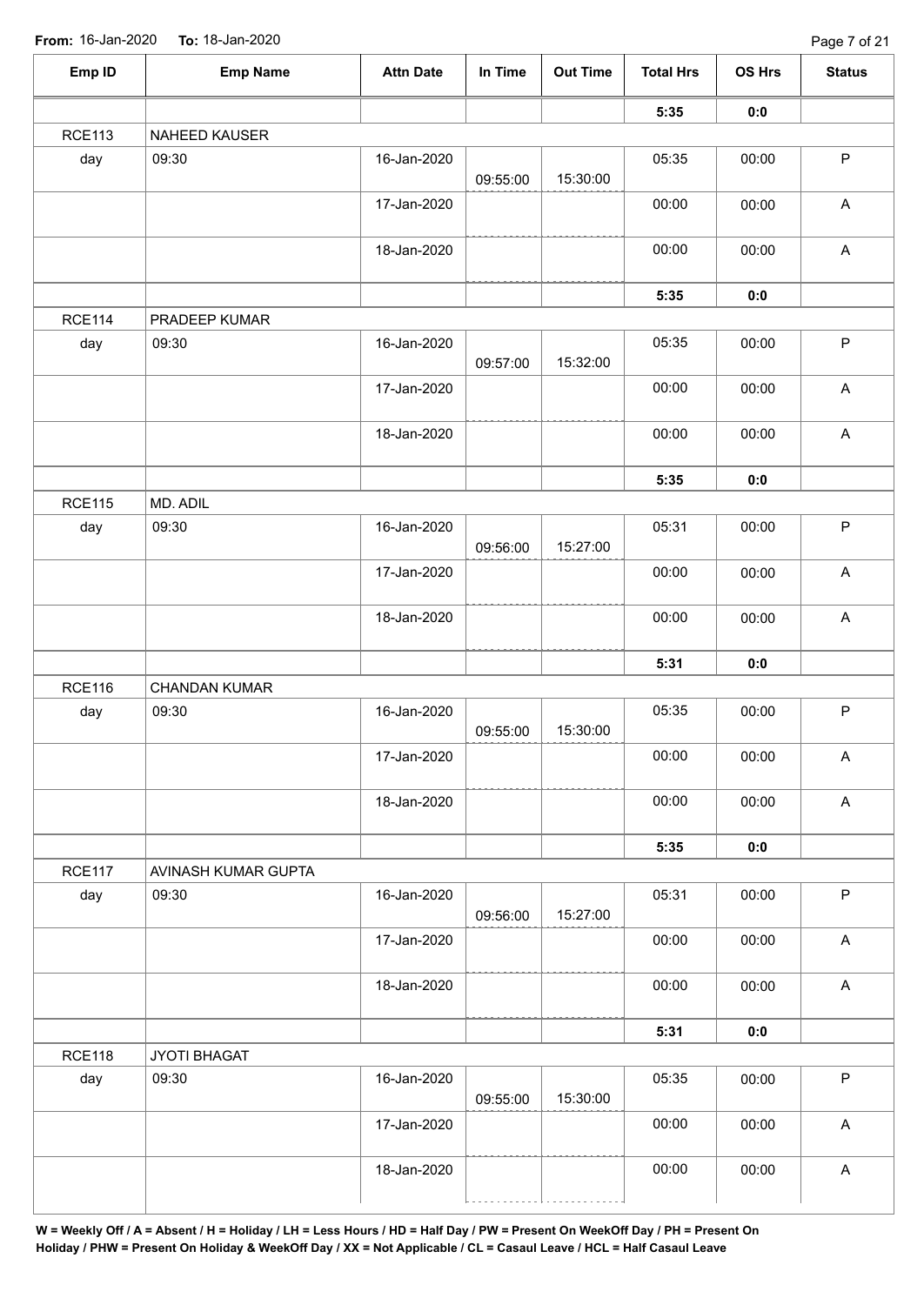| Emp ID        | <b>Emp Name</b>      | <b>Attn Date</b> | In Time  | <b>Out Time</b> | <b>Total Hrs</b> | OS Hrs | <b>Status</b>             |
|---------------|----------------------|------------------|----------|-----------------|------------------|--------|---------------------------|
|               |                      |                  |          |                 | 5:35             | 0:0    |                           |
| <b>RCE119</b> | SHARFRAZ ANSARI      |                  |          |                 |                  |        |                           |
| day           | 09:30                | 16-Jan-2020      | 09:55:00 | 15:29:00        | 05:34            | 00:00  | $\mathsf{P}$              |
|               |                      | 17-Jan-2020      |          |                 | 00:00            | 00:00  | $\mathsf A$               |
|               |                      | 18-Jan-2020      |          |                 | 00:00            | 00:00  | $\mathsf A$               |
|               |                      |                  |          |                 | 5:34             | 0:0    |                           |
| <b>RCE120</b> | SUMAIYA AFREEN       |                  |          |                 |                  |        |                           |
| day           | 09:30                | 16-Jan-2020      | 09:56:00 | 15:27:00        | 05:31            | 00:00  | $\sf P$                   |
|               |                      | 17-Jan-2020      |          |                 | 00:00            | 00:00  | $\boldsymbol{\mathsf{A}}$ |
|               |                      | 18-Jan-2020      |          |                 | 00:00            | 00:00  | $\mathsf A$               |
|               |                      |                  |          |                 | 5:31             | 0:0    |                           |
| <b>RCE121</b> | SANDEEP MAHRA        |                  |          |                 |                  |        |                           |
| day           | 09:30                | 16-Jan-2020      | 09:54:00 | 15:30:00        | 05:36            | 00:00  | $\sf P$                   |
|               |                      | 17-Jan-2020      |          |                 | 00:00            | 00:00  | $\mathsf A$               |
|               |                      | 18-Jan-2020      |          |                 | 00:00            | 00:00  | $\boldsymbol{\mathsf{A}}$ |
|               |                      |                  |          |                 | 5:36             | 0:0    |                           |
| <b>RCE122</b> | MD. AMIR AMZAD ANSAR |                  |          |                 |                  |        |                           |
| day           | 09:30                | 16-Jan-2020      | 09:54:00 | 15:31:00        | 05:37            | 00:00  | $\mathsf P$               |
|               |                      | 17-Jan-2020      |          |                 | 00:00            | 00:00  | $\mathsf A$               |
|               |                      | 18-Jan-2020      |          |                 | 00:00            | 00:00  | $\mathsf A$               |
|               |                      |                  |          |                 | 5:37             | 0:0    |                           |
| <b>RCE123</b> | <b>VIKRAM VERMA</b>  |                  |          |                 |                  |        |                           |
| day           | 09:30                | 16-Jan-2020      | 09:56:00 | 15:26:00        | 05:30            | 00:00  | $\mathsf{P}$              |
|               |                      | 17-Jan-2020      |          |                 | 00:00            | 00:00  | A                         |
|               |                      | 18-Jan-2020      |          |                 | 00:00            | 00:00  | $\mathsf A$               |
|               |                      |                  |          |                 | 5:30             | 0:0    |                           |
| <b>RCE124</b> | SUBODH KUMAR MANDAL  |                  |          |                 |                  |        |                           |
| day           | 09:30                | 16-Jan-2020      | 09:54:00 | 15:31:00        | 05:37            | 00:00  | $\mathsf P$               |
|               |                      | 17-Jan-2020      |          |                 | 00:00            | 00:00  | $\mathsf A$               |
|               |                      | 18-Jan-2020      |          |                 | 00:00            | 00:00  | $\boldsymbol{\mathsf{A}}$ |
|               |                      |                  |          |                 |                  |        |                           |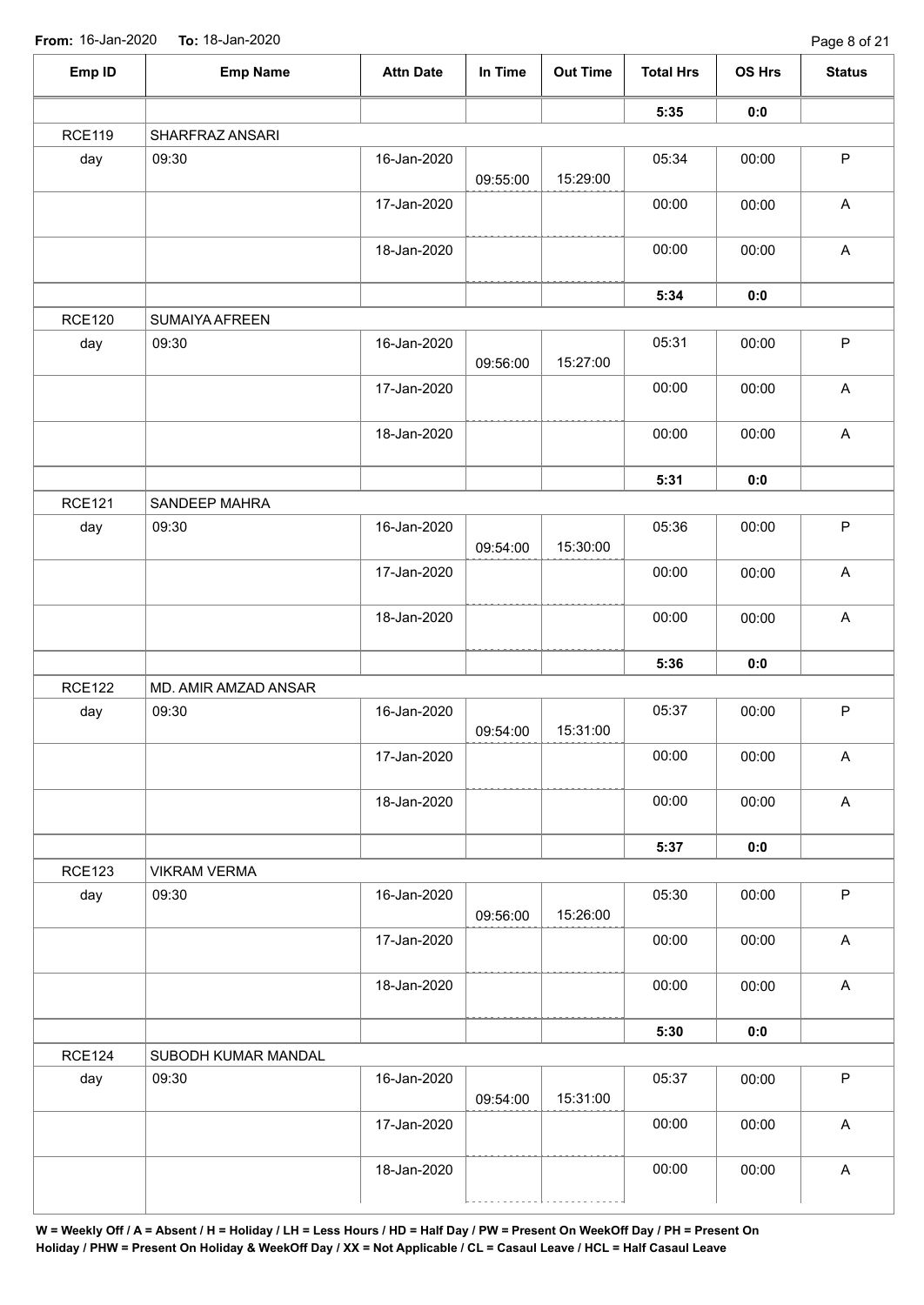| Emp ID        | <b>Emp Name</b>     | <b>Attn Date</b> | In Time  | <b>Out Time</b> | <b>Total Hrs</b> | OS Hrs | <b>Status</b>             |
|---------------|---------------------|------------------|----------|-----------------|------------------|--------|---------------------------|
|               |                     |                  |          |                 | 5:37             | 0:0    |                           |
| <b>RCE125</b> | <b>TAPAN DAS</b>    |                  |          |                 |                  |        |                           |
| day           | 09:30               | 16-Jan-2020      | 09:57:00 | 15:32:00        | 05:35            | 00:00  | $\mathsf P$               |
|               |                     | 17-Jan-2020      |          |                 | 00:00            | 00:00  | $\mathsf A$               |
|               |                     | 18-Jan-2020      |          |                 | 00:00            | 00:00  | $\mathsf A$               |
|               |                     |                  |          |                 | 5:35             | 0:0    |                           |
| <b>RCE126</b> | <b>MANISH AZAD</b>  |                  |          |                 |                  |        |                           |
| day           | 09:30               | 16-Jan-2020      | 09:54:00 | 15:31:00        | 05:37            | 00:00  | $\sf P$                   |
|               |                     | 17-Jan-2020      |          |                 | 00:00            | 00:00  | $\boldsymbol{\mathsf{A}}$ |
|               |                     | 18-Jan-2020      |          |                 | 00:00            | 00:00  | $\boldsymbol{\mathsf{A}}$ |
|               |                     |                  |          | 5:37            | 0:0              |        |                           |
| <b>RCE127</b> | SANTOSH PANDIT      |                  |          |                 |                  |        |                           |
| day           | 09:30               | 16-Jan-2020      | 09:54:00 | 15:32:00        | 05:38            | 00:00  | $\sf P$                   |
|               |                     | 17-Jan-2020      |          |                 | 00:00            | 00:00  | $\mathsf A$               |
|               |                     | 18-Jan-2020      |          |                 | 00:00            | 00:00  | $\mathsf A$               |
|               |                     |                  |          |                 | 5:38             | 0:0    |                           |
| <b>RCE128</b> | MD.FAIZAN ANSARI    |                  |          |                 |                  |        |                           |
| day           | 09:30               | 16-Jan-2020      | 09:57:00 | 15:33:00        | 05:36            | 00:00  | $\mathsf P$               |
|               |                     | 17-Jan-2020      |          |                 | 00:00            | 00:00  | $\boldsymbol{\mathsf{A}}$ |
|               |                     | 18-Jan-2020      |          |                 | 00:00            | 00:00  | $\mathsf A$               |
|               |                     |                  |          |                 | 5:36             | 0:0    |                           |
| <b>RCE129</b> | MD. MUKADDAR ANSARI |                  |          |                 |                  |        |                           |
| day           | 09:30               | 16-Jan-2020      | 09:57:00 | 15:33:00        | 05:36            | 00:00  | $\mathsf{P}$              |
|               |                     | 17-Jan-2020      |          |                 | 00:00            | 00:00  | A                         |
|               |                     | 18-Jan-2020      |          |                 | 00:00            | 00:00  | $\mathsf A$               |
|               |                     |                  |          |                 | 5:36             | 0:0    |                           |
| <b>RCE130</b> | <b>FIROZ ANSARI</b> |                  |          |                 |                  |        |                           |
| day           | 09:30               | 16-Jan-2020      | 09:57:00 | 15:32:00        | 05:35            | 00:00  | $\mathsf P$               |
|               |                     | 17-Jan-2020      |          |                 | 00:00            | 00:00  | $\mathsf A$               |
|               |                     | 18-Jan-2020      |          |                 | 00:00            | 00:00  | $\boldsymbol{\mathsf{A}}$ |
|               |                     |                  |          |                 |                  |        |                           |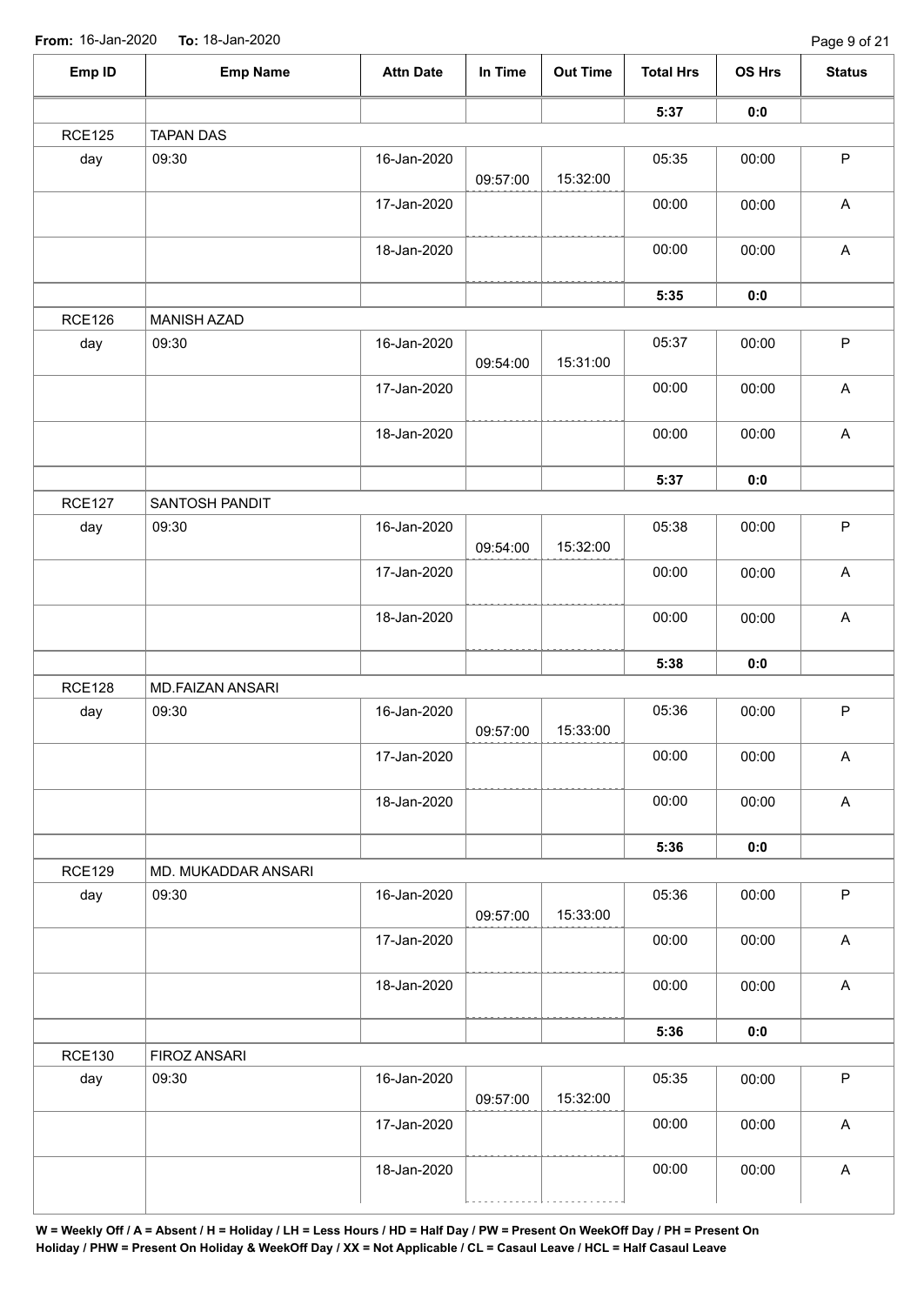| Emp ID        | <b>Emp Name</b>        | <b>Attn Date</b> | In Time  | <b>Out Time</b> | <b>Total Hrs</b> | OS Hrs | <b>Status</b>             |
|---------------|------------------------|------------------|----------|-----------------|------------------|--------|---------------------------|
|               |                        |                  |          |                 | 5:35             | 0:0    |                           |
| <b>RCE131</b> | RAJA KUMAR BHAGAT      |                  |          |                 |                  |        |                           |
| day           | 09:30                  | 16-Jan-2020      | 09:56:00 | 15:28:00        | 05:32            | 00:00  | $\mathsf P$               |
|               |                        | 17-Jan-2020      |          |                 | 00:00            | 00:00  | $\mathsf A$               |
|               |                        | 18-Jan-2020      |          |                 | 00:00            | 00:00  | $\mathsf A$               |
|               |                        |                  |          |                 | 5:32             | 0:0    |                           |
| <b>RCE132</b> | AFTAB ALAM             |                  |          |                 |                  |        |                           |
| day           | 09:30                  | 16-Jan-2020      | 09:56:00 | 15:27:00        | 05:31            | 00:00  | $\sf P$                   |
|               |                        | 17-Jan-2020      |          |                 | 00:00            | 00:00  | $\boldsymbol{\mathsf{A}}$ |
|               |                        | 18-Jan-2020      |          |                 | 00:00            | 00:00  | $\mathsf A$               |
|               |                        |                  |          |                 | 5:31             | 0:0    |                           |
| <b>RCE133</b> | <b>UTTAM KUMAR</b>     |                  |          |                 |                  |        |                           |
| day           | 09:30                  | 16-Jan-2020      | 09:55:00 | 15:29:00        | 05:34            | 00:00  | $\sf P$                   |
|               |                        | 17-Jan-2020      |          |                 | 00:00            | 00:00  | $\boldsymbol{\mathsf{A}}$ |
|               |                        | 18-Jan-2020      |          |                 | 00:00            | 00:00  | $\boldsymbol{\mathsf{A}}$ |
|               |                        |                  |          |                 | 5:34             | 0:0    |                           |
| <b>RCE134</b> | <b>FARHAT TABASSUM</b> |                  |          |                 |                  |        |                           |
| day           | 09:30                  | 16-Jan-2020      | 09:57:00 | 15:33:00        | 05:36            | 00:00  | $\mathsf P$               |
|               |                        | 17-Jan-2020      |          |                 | 00:00            | 00:00  | $\mathsf A$               |
|               |                        | 18-Jan-2020      |          |                 | 00:00            | 00:00  | $\mathsf A$               |
|               |                        |                  |          |                 | 5:36             | 0:0    |                           |
| <b>RCE135</b> | ABHISHEK KUMAR TIWARI  |                  |          |                 |                  |        |                           |
| day           | 09:30                  | 16-Jan-2020      | 09:57:00 | 15:32:00        | 05:35            | 00:00  | $\mathsf{P}$              |
|               |                        | 17-Jan-2020      |          |                 | 00:00            | 00:00  | A                         |
|               |                        | 18-Jan-2020      |          |                 | 00:00            | 00:00  | $\mathsf A$               |
|               |                        |                  |          |                 | 5:35             | 0:0    |                           |
| <b>RCE136</b> | ABHISHEK PANDEY        |                  |          |                 |                  |        |                           |
| day           | 09:30                  | 16-Jan-2020      | 09:56:00 | 15:27:00        | 05:31            | 00:00  | $\mathsf P$               |
|               |                        | 17-Jan-2020      |          |                 | 00:00            | 00:00  | $\boldsymbol{\mathsf{A}}$ |
|               |                        | 18-Jan-2020      |          |                 | 00:00            | 00:00  | $\boldsymbol{\mathsf{A}}$ |
|               |                        |                  |          |                 |                  |        |                           |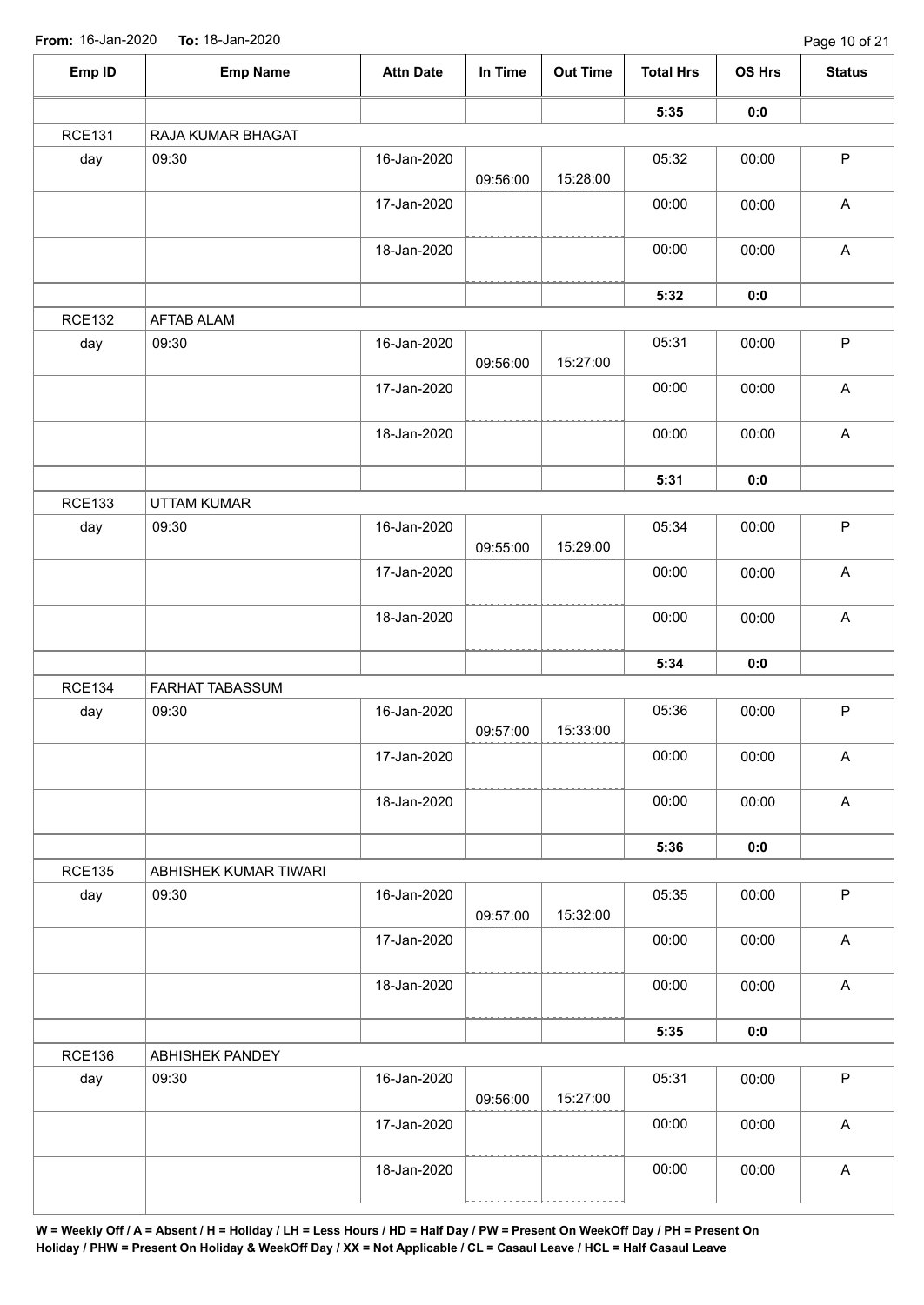| Emp ID        | <b>Emp Name</b>         | <b>Attn Date</b> | In Time  | <b>Out Time</b> | <b>Total Hrs</b> | OS Hrs | <b>Status</b>             |
|---------------|-------------------------|------------------|----------|-----------------|------------------|--------|---------------------------|
|               |                         |                  |          |                 | 5:31             | 0:0    |                           |
| <b>RCE137</b> | <b>GAUTAM KUMAR DAS</b> |                  |          |                 |                  |        |                           |
|               |                         | 16-Jan-2020      |          |                 | 00:00            | 00:00  | $\boldsymbol{\mathsf{A}}$ |
|               |                         | 17-Jan-2020      |          |                 | 00:00            | 00:00  | $\boldsymbol{\mathsf{A}}$ |
|               |                         | 18-Jan-2020      |          |                 | 00:00            | 00:00  | $\boldsymbol{\mathsf{A}}$ |
|               |                         |                  |          |                 | 0:0              | 0:0    |                           |
| <b>RCE138</b> | NIRANJAN KUMAR          |                  |          |                 |                  |        |                           |
| day           | 09:30                   | 16-Jan-2020      | 09:54:00 | 15:31:00        | 05:37            | 00:00  | $\mathsf P$               |
|               |                         | 17-Jan-2020      |          |                 | 00:00            | 00:00  | $\boldsymbol{\mathsf{A}}$ |
|               |                         | 18-Jan-2020      |          |                 | 00:00            | 00:00  | $\boldsymbol{\mathsf{A}}$ |
|               |                         |                  |          |                 | 5:37             | 0:0    |                           |
| <b>RCE139</b> | PINKU KUMAR BHOKTA      |                  |          |                 |                  |        |                           |
| day           | 09:30                   | 16-Jan-2020      | 09:54:00 | 15:31:00        | 05:37            | 00:00  | $\sf P$                   |
|               |                         | 17-Jan-2020      |          |                 | 00:00            | 00:00  | $\boldsymbol{\mathsf{A}}$ |
|               |                         | 18-Jan-2020      |          |                 | 00:00            | 00:00  | $\boldsymbol{\mathsf{A}}$ |
|               |                         |                  |          |                 | 5:37             | 0:0    |                           |
| <b>RCE140</b> | MANJULA HEMBROM         |                  |          |                 |                  |        |                           |
| day           | 09:30                   | 16-Jan-2020      | 09:55:00 | 15:30:00        | 05:35            | 00:00  | $\mathsf P$               |
|               |                         | 17-Jan-2020      |          |                 | 00:00            | 00:00  | $\boldsymbol{\mathsf{A}}$ |
|               |                         | 18-Jan-2020      |          |                 | 00:00            | 00:00  | $\boldsymbol{\mathsf{A}}$ |
|               |                         |                  |          |                 | 5:35             | 0:0    |                           |
| <b>RCE141</b> | RAJESH KUMAR SAW        |                  |          |                 |                  |        |                           |
| day           | 09:30                   | 16-Jan-2020      | 09:54:00 | 15:32:00        | 05:38            | 00:00  | $\mathsf{P}$              |
|               |                         | 17-Jan-2020      |          |                 | 00:00            | 00:00  | A                         |
|               |                         | 18-Jan-2020      |          |                 | 00:00            | 00:00  | $\mathsf A$               |
|               |                         |                  |          |                 | 5:38             | 0:0    |                           |
| <b>RCE142</b> | RAJESH KUMAR YADAV      |                  |          |                 |                  |        |                           |
| day           | 09:30                   | 16-Jan-2020      | 09:54:00 | 15:32:00        | 05:38            | 00:00  | $\mathsf P$               |
|               |                         | 17-Jan-2020      |          |                 | 00:00            | 00:00  | $\boldsymbol{\mathsf{A}}$ |
|               |                         | 18-Jan-2020      |          |                 | 00:00            | 00:00  | $\boldsymbol{\mathsf{A}}$ |
|               |                         |                  |          |                 |                  |        |                           |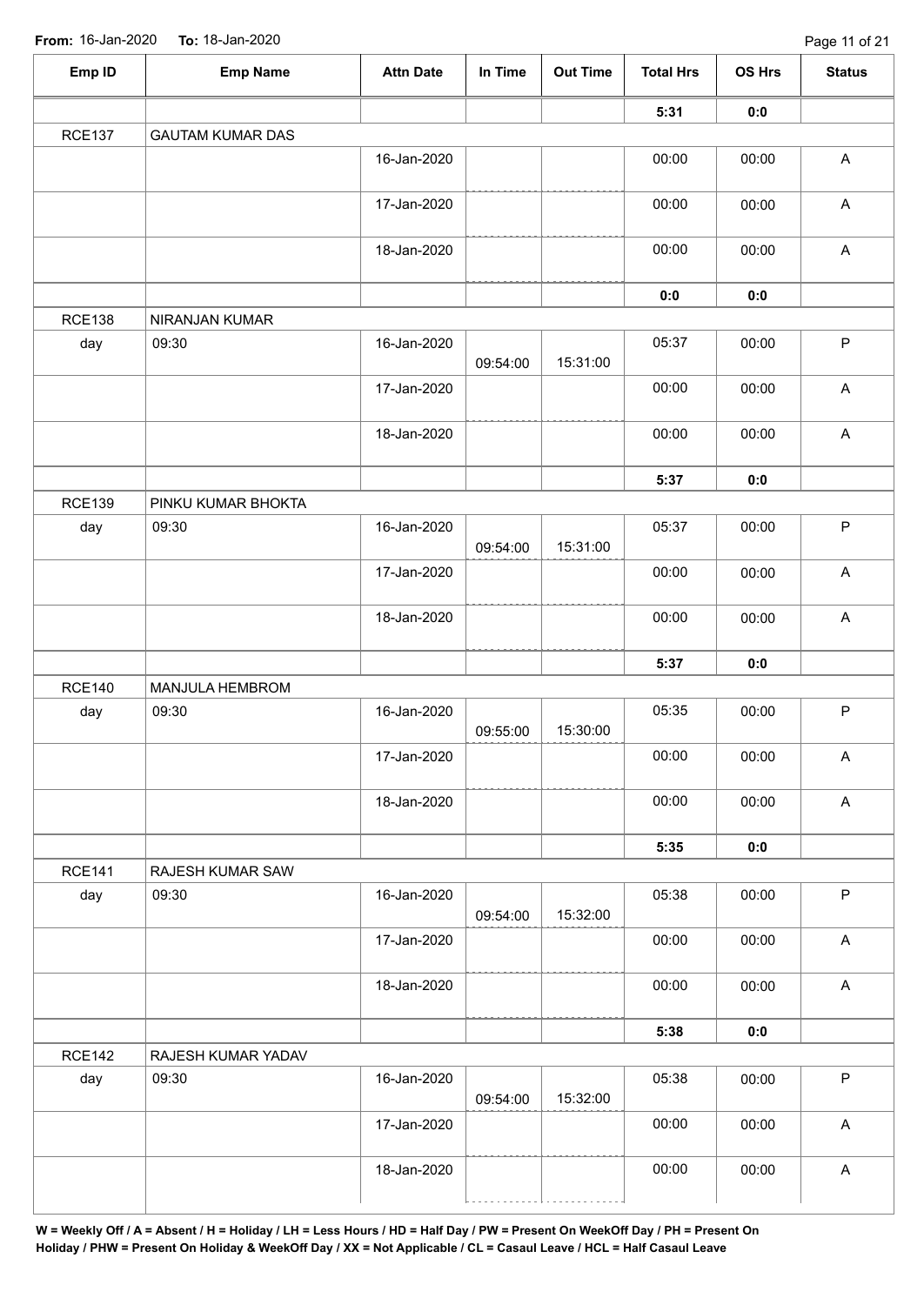| Emp ID        | <b>Emp Name</b>      | <b>Attn Date</b> | In Time  | <b>Out Time</b> | <b>Total Hrs</b> | <b>OS Hrs</b> | <b>Status</b>             |
|---------------|----------------------|------------------|----------|-----------------|------------------|---------------|---------------------------|
|               |                      |                  |          |                 | 5:38             | 0:0           |                           |
| <b>RCE143</b> | MAHESH KUMAR MANDAL  |                  |          |                 |                  |               |                           |
| day           | 09:30                | 16-Jan-2020      | 09:56:00 | 15:27:00        | 05:31            | 00:00         | $\mathsf P$               |
|               |                      | 17-Jan-2020      |          |                 | 00:00            | 00:00         | $\boldsymbol{\mathsf{A}}$ |
|               |                      | 18-Jan-2020      |          |                 | 00:00            | 00:00         | $\boldsymbol{\mathsf{A}}$ |
|               |                      |                  |          |                 | 5:31             | 0:0           |                           |
| <b>RCE144</b> | ABDUL KARIM ANSARI   |                  |          |                 |                  |               |                           |
| day           | 09:30                | 16-Jan-2020      | 09:54:00 | 15:32:00        | 05:38            | 00:00         | $\sf P$                   |
|               |                      | 17-Jan-2020      |          |                 | 00:00            | 00:00         | $\boldsymbol{\mathsf{A}}$ |
|               |                      | 18-Jan-2020      |          |                 | 00:00            | 00:00         | $\boldsymbol{\mathsf{A}}$ |
|               |                      |                  |          |                 | 5:38             | 0:0           |                           |
| <b>RCE145</b> | <b>TARESH THAKUR</b> |                  |          |                 |                  |               |                           |
| day           | 09:30                | 16-Jan-2020      | 09:56:00 | 15:27:00        | 05:31            | 00:00         | $\sf P$                   |
|               |                      | 17-Jan-2020      |          |                 | 00:00            | 00:00         | $\boldsymbol{\mathsf{A}}$ |
|               |                      | 18-Jan-2020      |          |                 | 00:00            | 00:00         | $\boldsymbol{\mathsf{A}}$ |
|               |                      |                  |          |                 | 5:31             | 0:0           |                           |
| <b>RCE146</b> | <b>REKHA KUMARI</b>  |                  |          |                 |                  |               |                           |
| day           | 09:30                | 16-Jan-2020      | 09:54:00 | 15:32:00        | 05:38            | 00:00         | $\sf P$                   |
|               |                      | 17-Jan-2020      |          |                 | 00:00            | 00:00         | $\boldsymbol{\mathsf{A}}$ |
|               |                      | 18-Jan-2020      |          |                 | 00:00            | 00:00         | $\mathsf{A}$              |
|               |                      |                  |          |                 | 5:38             | 0:0           |                           |
| <b>RCE147</b> | NAMITA MURMU         |                  |          |                 |                  |               |                           |
| day           | 09:30                | 16-Jan-2020      | 09:55:00 | 15:28:00        | 05:33            | 00:00         | $\mathsf P$               |
|               |                      | 17-Jan-2020      |          |                 | 00:00            | 00:00         | $\boldsymbol{\mathsf{A}}$ |
|               |                      | 18-Jan-2020      |          |                 | 00:00            | 00:00         | $\mathsf A$               |
|               |                      |                  |          |                 | 5:33             | 0:0           |                           |
| <b>RCE148</b> | PAWAN KUMAR SHARMA   |                  |          |                 |                  |               |                           |
| day           | 09:30                | 16-Jan-2020      | 09:57:00 | 15:26:00        | 05:29            | 00:00         | $\mathsf P$               |
|               |                      | 17-Jan-2020      |          |                 | 00:00            | 00:00         | $\boldsymbol{\mathsf{A}}$ |
|               |                      | 18-Jan-2020      |          |                 | 00:00            | 00:00         | $\mathsf A$               |
|               |                      |                  |          |                 |                  |               |                           |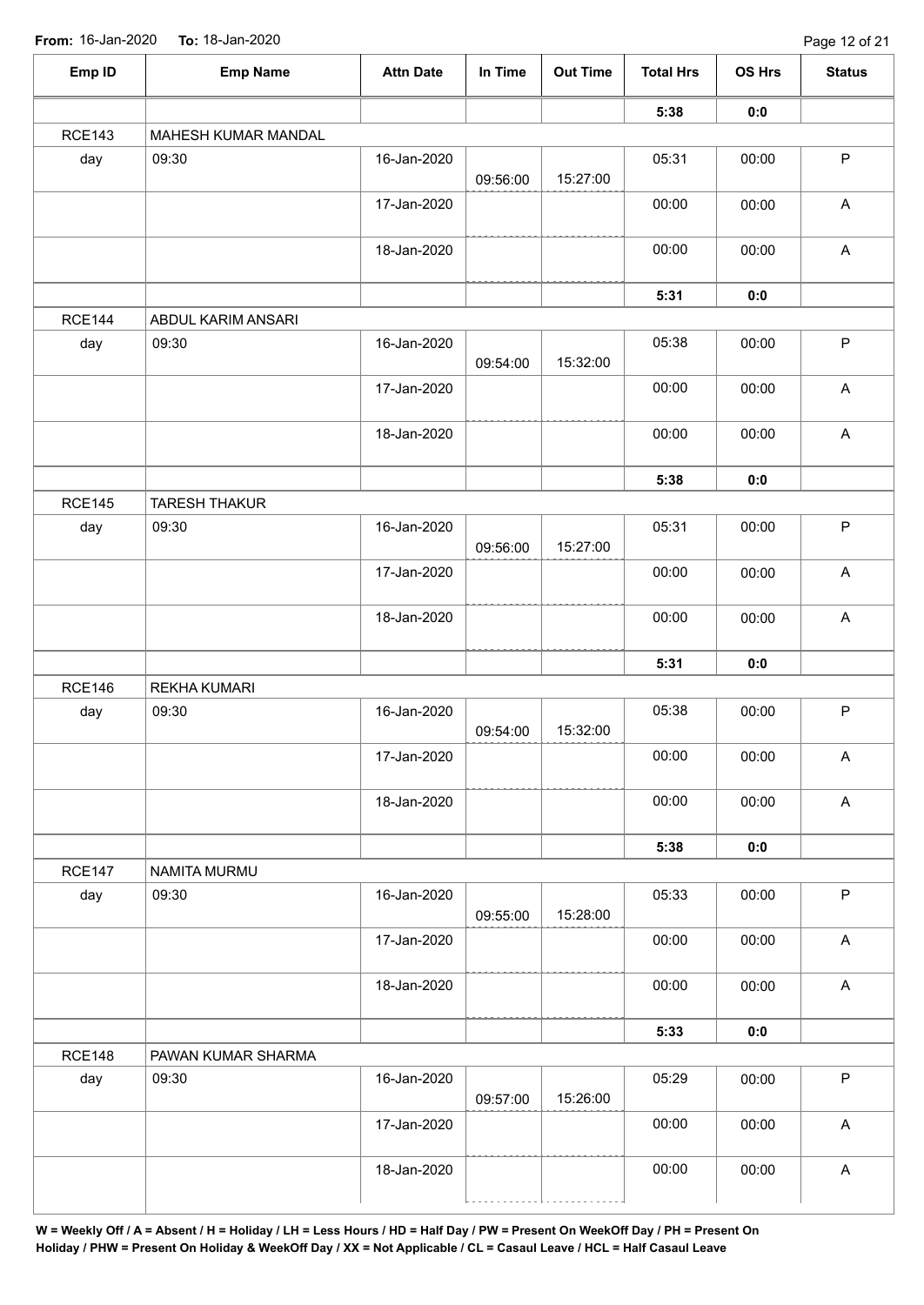| Emp ID        | <b>Emp Name</b>    | <b>Attn Date</b> | In Time  | <b>Out Time</b> | <b>Total Hrs</b> | OS Hrs | <b>Status</b>             |
|---------------|--------------------|------------------|----------|-----------------|------------------|--------|---------------------------|
|               |                    |                  |          |                 | 5:29             | 0:0    |                           |
| <b>RCE149</b> | ANITA HEMBROM      |                  |          |                 |                  |        |                           |
| day           | 09:30              | 16-Jan-2020      | 09:54:00 | 15:31:00        | 05:37            | 00:00  | $\mathsf P$               |
|               |                    | 17-Jan-2020      |          |                 | 00:00            | 00:00  | $\boldsymbol{\mathsf{A}}$ |
|               |                    | 18-Jan-2020      |          |                 | 00:00            | 00:00  | $\boldsymbol{\mathsf{A}}$ |
|               |                    |                  |          |                 | 5:37             | 0:0    |                           |
| <b>RCE150</b> | ARFA NAAZ          |                  |          |                 |                  |        |                           |
|               |                    | 16-Jan-2020      |          |                 | 00:00            | 00:00  | $\mathsf A$               |
|               |                    | 17-Jan-2020      |          |                 | 00:00            | 00:00  | $\mathsf A$               |
|               |                    | 18-Jan-2020      |          |                 | 00:00            | 00:00  | $\boldsymbol{\mathsf{A}}$ |
|               |                    |                  |          |                 | 0:0              | 0:0    |                           |
| <b>RCE151</b> | ABDUL MAZID ANSARI |                  |          |                 |                  |        |                           |
| day           | 09:30              | 16-Jan-2020      | 09:54:00 | 15:31:00        | 05:37            | 00:00  | $\sf P$                   |
|               |                    | 17-Jan-2020      |          |                 | 00:00            | 00:00  | $\boldsymbol{\mathsf{A}}$ |
|               |                    | 18-Jan-2020      |          |                 | 00:00            | 00:00  | $\mathsf A$               |
|               |                    |                  |          |                 | 5:37             | 0:0    |                           |
| <b>RCE152</b> | SANJEEV KISKU      |                  |          |                 |                  |        |                           |
| day           | 09:30              | 16-Jan-2020      | 09:56:00 | 15:27:00        | 05:31            | 00:00  | $\sf P$                   |
|               |                    | 17-Jan-2020      |          |                 | 00:00            | 00:00  | $\mathsf A$               |
|               |                    | 18-Jan-2020      |          |                 | 00:00            | 00:00  | $\boldsymbol{\mathsf{A}}$ |
|               |                    |                  |          |                 | 5:31             | 0:0    |                           |
| <b>RCE153</b> | SATINDRA TUDU      |                  |          |                 |                  |        |                           |
| day           | 09:30              | 16-Jan-2020      | 09:56:00 | 15:26:00        | 05:30            | 00:00  | $\mathsf P$               |
|               |                    | 17-Jan-2020      |          |                 | 00:00            | 00:00  | $\boldsymbol{\mathsf{A}}$ |
|               |                    | 18-Jan-2020      |          |                 | 00:00            | 00:00  | $\mathsf A$               |
|               |                    |                  |          |                 | 5:30             | 0:0    |                           |
| <b>RCE154</b> | ROSHAN BESRA       |                  |          |                 |                  |        |                           |
| day           | 09:30              | 16-Jan-2020      | 09:56:00 | 15:27:00        | 05:31            | 00:00  | $\mathsf P$               |
|               |                    | 17-Jan-2020      |          |                 | 00:00            | 00:00  | $\boldsymbol{\mathsf{A}}$ |
|               |                    | 18-Jan-2020      |          |                 | 00:00            | 00:00  | $\boldsymbol{\mathsf{A}}$ |
|               |                    |                  |          |                 |                  |        |                           |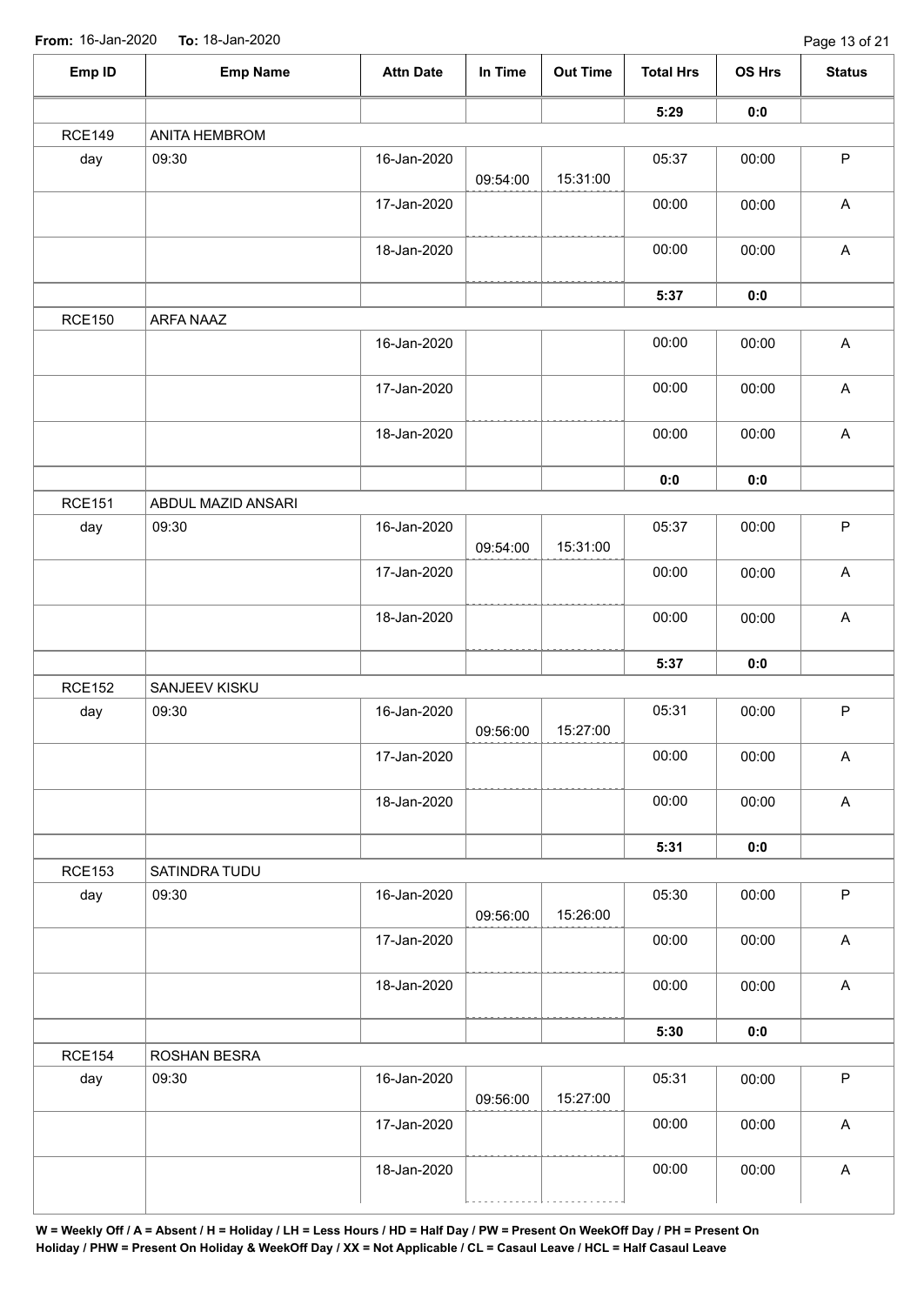| Emp ID        | <b>Emp Name</b>      | <b>Attn Date</b> | In Time  | <b>Out Time</b> | <b>Total Hrs</b> | <b>OS Hrs</b> | <b>Status</b>             |
|---------------|----------------------|------------------|----------|-----------------|------------------|---------------|---------------------------|
|               |                      |                  |          |                 | 5:31             | 0:0           |                           |
| <b>RCE155</b> | SUNIL MURMU          |                  |          |                 |                  |               |                           |
|               |                      | 16-Jan-2020      |          |                 | 00:00            | 00:00         | $\boldsymbol{\mathsf{A}}$ |
|               |                      | 17-Jan-2020      |          |                 | 00:00            | 00:00         | $\boldsymbol{\mathsf{A}}$ |
|               |                      | 18-Jan-2020      |          |                 | 00:00            | 00:00         | $\boldsymbol{\mathsf{A}}$ |
|               |                      |                  |          |                 | $\mathbf{0}$ 0   | 0:0           |                           |
| <b>RCE156</b> | SHAILESH SOREN       |                  |          |                 |                  |               |                           |
| day           | 09:30                | 16-Jan-2020      | 09:56:00 | 15:27:00        | 05:31            | 00:00         | $\sf P$                   |
|               |                      | 17-Jan-2020      |          |                 | 00:00            | 00:00         | $\boldsymbol{\mathsf{A}}$ |
|               |                      | 18-Jan-2020      |          |                 | 00:00            | 00:00         | $\mathsf A$               |
|               |                      |                  |          |                 | 5:31             | 0:0           |                           |
| <b>RCE157</b> | <b>HARI SOREN</b>    |                  |          |                 |                  |               |                           |
| day           | 09:30                | 16-Jan-2020      | 09:55:00 | 15:30:00        | 05:35            | 00:00         | $\mathsf P$               |
|               |                      | 17-Jan-2020      |          |                 | 00:00            | 00:00         | $\boldsymbol{\mathsf{A}}$ |
|               |                      | 18-Jan-2020      |          |                 | 00:00            | 00:00         | $\mathsf A$               |
|               |                      |                  |          |                 | 5:35             | 0:0           |                           |
| <b>RCE158</b> | <b>KRISHNA SOREN</b> |                  |          |                 |                  |               |                           |
| day           | 09:30                | 16-Jan-2020      | 09:54:00 | 15:30:00        | 05:36            | 00:00         | $\sf P$                   |
|               |                      | 17-Jan-2020      |          |                 | 00:00            | 00:00         | $\boldsymbol{\mathsf{A}}$ |
|               |                      | 18-Jan-2020      |          |                 | 00:00            | 00:00         | $\mathsf A$               |
|               |                      |                  |          |                 | 5:36             | 0:0           |                           |
| <b>RCE159</b> | DHANESH TUDU         |                  |          |                 |                  |               |                           |
| day           | 09:30                | 16-Jan-2020      | 09:56:00 | 15:26:00        | 05:30            | 00:00         | $\mathsf P$               |
|               |                      | 17-Jan-2020      |          |                 | 00:00            | 00:00         | $\boldsymbol{\mathsf{A}}$ |
|               |                      | 18-Jan-2020      |          |                 | 00:00            | 00:00         | $\boldsymbol{\mathsf{A}}$ |
|               |                      |                  |          |                 | 5:30             | 0:0           |                           |
| <b>RCE160</b> | UTTPAL TUDU          |                  |          |                 |                  |               |                           |
| day           | 09:30                | 16-Jan-2020      | 09:55:00 | 15:29:00        | 05:34            | 00:00         | $\mathsf P$               |
|               |                      | 17-Jan-2020      |          |                 | 00:00            | 00:00         | $\boldsymbol{\mathsf{A}}$ |
|               |                      | 18-Jan-2020      |          |                 | 00:00            | 00:00         | $\boldsymbol{\mathsf{A}}$ |
|               |                      |                  |          |                 |                  |               |                           |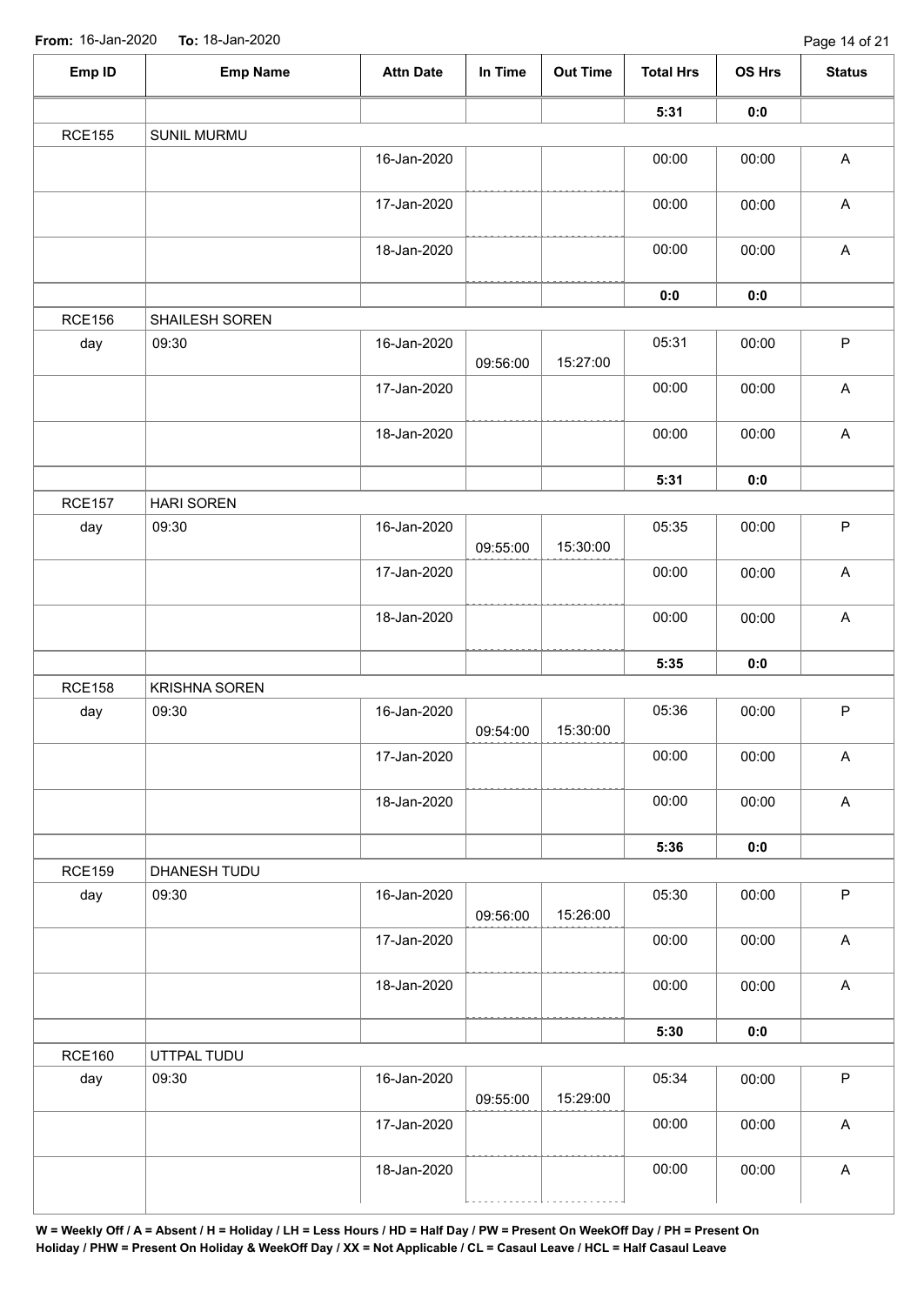| Emp ID        | <b>Emp Name</b>           | <b>Attn Date</b> | In Time  | <b>Out Time</b> | <b>Total Hrs</b> | OS Hrs | <b>Status</b>             |
|---------------|---------------------------|------------------|----------|-----------------|------------------|--------|---------------------------|
|               |                           |                  |          |                 | 5:34             | 0:0    |                           |
| <b>RCE161</b> | <b>LUKHI HANSDAK</b>      |                  |          |                 |                  |        |                           |
| day           | 09:30                     | 16-Jan-2020      | 09:57:00 | 15:32:00        | 05:35            | 00:00  | $\mathsf{P}$              |
|               |                           | 17-Jan-2020      |          |                 | 00:00            | 00:00  | $\boldsymbol{\mathsf{A}}$ |
|               |                           | 18-Jan-2020      |          |                 | 00:00            | 00:00  | $\mathsf A$               |
|               |                           |                  |          |                 | 5:35             | 0:0    |                           |
| <b>RCE162</b> | <b>BISHWANATH MARANDI</b> |                  |          |                 |                  |        |                           |
| day           | 09:30                     | 16-Jan-2020      | 09:54:00 | 15:31:00        | 05:37            | 00:00  | $\mathsf P$               |
|               |                           | 17-Jan-2020      |          |                 | 00:00            | 00:00  | $\boldsymbol{\mathsf{A}}$ |
|               |                           | 18-Jan-2020      |          |                 | 00:00            | 00:00  | $\boldsymbol{\mathsf{A}}$ |
|               |                           |                  |          |                 | 5:37             | 0:0    |                           |
| <b>RCE163</b> | RENUKA HEMBROM            |                  |          |                 |                  |        |                           |
| day           | 09:30                     | 16-Jan-2020      | 09:54:00 | 15:30:00        | 05:36            | 00:00  | $\sf P$                   |
|               |                           | 17-Jan-2020      |          |                 | 00:00            | 00:00  | $\boldsymbol{\mathsf{A}}$ |
|               |                           | 18-Jan-2020      |          |                 | 00:00            | 00:00  | $\boldsymbol{\mathsf{A}}$ |
|               |                           |                  |          |                 | 5:36             | 0:0    |                           |
| <b>RCE164</b> | <b>LALITA HEMBROM</b>     |                  |          |                 |                  |        |                           |
| day           | 09:30                     | 16-Jan-2020      | 09:56:00 | 15:26:00        | 05:30            | 00:00  | $\mathsf P$               |
|               |                           | 17-Jan-2020      |          |                 | 00:00            | 00:00  | $\mathsf A$               |
|               |                           | 18-Jan-2020      |          |                 | 00:00            | 00:00  | $\boldsymbol{\mathsf{A}}$ |
|               |                           |                  |          |                 | 5:30             | 0:0    |                           |
| <b>RCE165</b> | NUZHAT ZABEEN             |                  |          |                 |                  |        |                           |
| day           | 09:30                     | 16-Jan-2020      | 09:55:00 | 15:29:00        | 05:34            | 00:00  | $\mathsf{P}$              |
|               |                           | 17-Jan-2020      |          |                 | 00:00            | 00:00  | A                         |
|               |                           | 18-Jan-2020      |          |                 | 00:00            | 00:00  | $\mathsf A$               |
|               |                           |                  |          |                 | 5:34             | 0:0    |                           |
| <b>RCE166</b> | MD. KASIM ANSARI          |                  |          |                 |                  |        |                           |
| day           | 09:30                     | 16-Jan-2020      | 09:57:00 | 15:33:00        | 05:36            | 00:00  | $\mathsf P$               |
|               |                           | 17-Jan-2020      |          |                 | 00:00            | 00:00  | $\mathsf A$               |
|               |                           | 18-Jan-2020      |          |                 | 00:00            | 00:00  | $\boldsymbol{\mathsf{A}}$ |
|               |                           |                  |          |                 |                  |        |                           |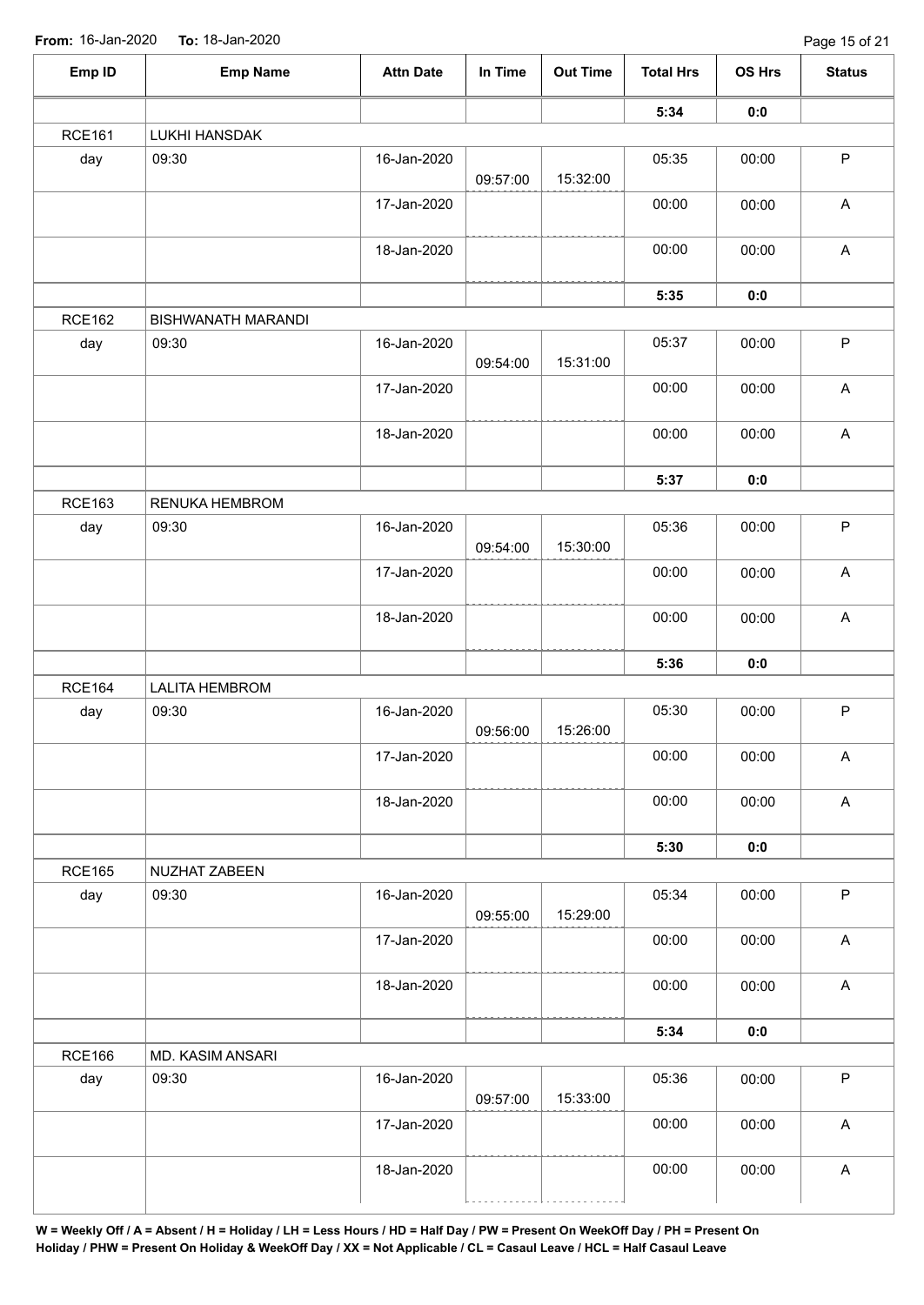| Emp ID        | <b>Emp Name</b>     | <b>Attn Date</b> | In Time  | <b>Out Time</b> | <b>Total Hrs</b> | OS Hrs | <b>Status</b>             |
|---------------|---------------------|------------------|----------|-----------------|------------------|--------|---------------------------|
|               |                     |                  |          |                 | 5:36             | 0:0    |                           |
| <b>RCE167</b> | PARWATI SOREN       |                  |          |                 |                  |        |                           |
| day           | 09:30               | 16-Jan-2020      | 09:55:00 | 15:29:00        | 05:34            | 00:00  | $\mathsf P$               |
|               |                     | 17-Jan-2020      |          |                 | 00:00            | 00:00  | $\mathsf A$               |
|               |                     | 18-Jan-2020      |          |                 | 00:00            | 00:00  | $\mathsf A$               |
|               |                     |                  |          |                 | 5:34             | 0:0    |                           |
| <b>RCE168</b> | SHARMILA TUDU       |                  |          |                 |                  |        |                           |
| day           | 09:30               | 16-Jan-2020      | 09:55:00 | 15:29:00        | 05:34            | 00:00  | $\sf P$                   |
|               |                     | 17-Jan-2020      |          |                 | 00:00            | 00:00  | $\boldsymbol{\mathsf{A}}$ |
|               |                     | 18-Jan-2020      |          |                 | 00:00            | 00:00  | $\mathsf A$               |
|               |                     |                  |          |                 | 5:34             | 0:0    |                           |
| <b>RCE169</b> | <b>MAHFUJ ALAM</b>  |                  |          |                 |                  |        |                           |
| day           | 09:30               | 16-Jan-2020      | 09:55:00 | 15:28:00        | 05:33            | 00:00  | $\sf P$                   |
|               |                     | 17-Jan-2020      |          |                 | 00:00            | 00:00  | $\boldsymbol{\mathsf{A}}$ |
|               |                     | 18-Jan-2020      |          |                 | 00:00            | 00:00  | $\boldsymbol{\mathsf{A}}$ |
|               |                     |                  |          |                 | 5:33             | 0:0    |                           |
| <b>RCE170</b> | <b>ASHOK RAJWAR</b> |                  |          |                 |                  |        |                           |
| day           | 09:30               | 16-Jan-2020      | 09:56:00 | 15:28:00        | 05:32            | 00:00  | $\sf P$                   |
|               |                     | 17-Jan-2020      |          |                 | 00:00            | 00:00  | $\mathsf A$               |
|               |                     | 18-Jan-2020      |          |                 | 00:00            | 00:00  | $\mathsf A$               |
|               |                     |                  |          |                 | 5:32             | 0:0    |                           |
| <b>RCE171</b> | PREMLATA TDU        |                  |          |                 |                  |        |                           |
| day           | 09:30               | 16-Jan-2020      | 09:57:00 | 15:33:00        | 05:36            | 00:00  | $\mathsf P$               |
|               |                     | 17-Jan-2020      |          |                 | 00:00            | 00:00  | A                         |
|               |                     | 18-Jan-2020      |          |                 | 00:00            | 00:00  | $\mathsf A$               |
|               |                     |                  |          |                 | 5:36             | 0:0    |                           |
| <b>RCE172</b> | MERUSENT TUDU       |                  |          |                 |                  |        |                           |
| day           | 09:30               | 16-Jan-2020      | 09:53:00 | 15:32:00        | 05:39            | 00:00  | $\mathsf P$               |
|               |                     | 17-Jan-2020      |          |                 | 00:00            | 00:00  | $\mathsf A$               |
|               |                     | 18-Jan-2020      |          |                 | 00:00            | 00:00  | $\boldsymbol{\mathsf{A}}$ |
|               |                     |                  |          |                 |                  |        |                           |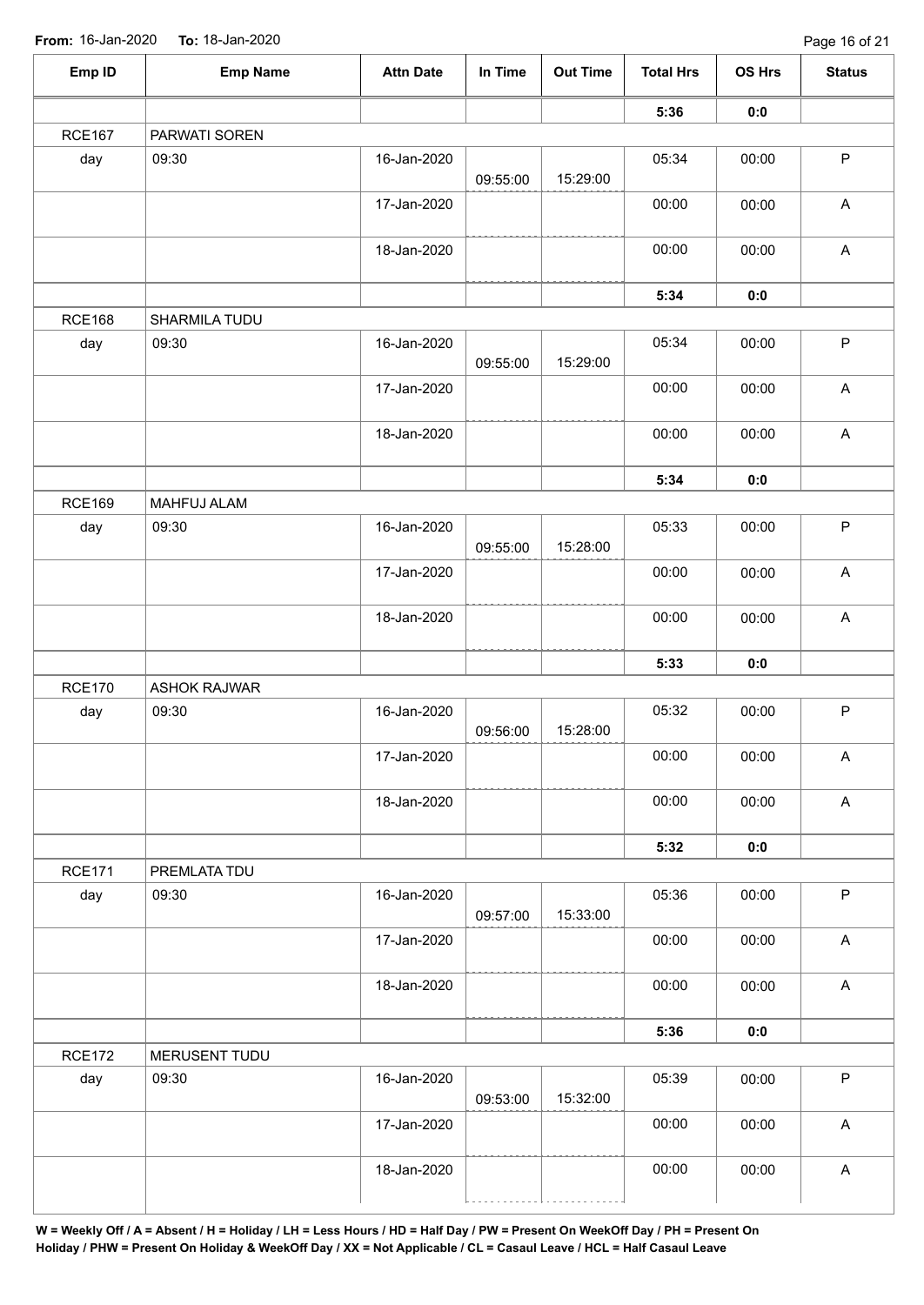| Emp ID        | <b>Emp Name</b>         | <b>Attn Date</b> | In Time  | <b>Out Time</b> | <b>Total Hrs</b> | OS Hrs | <b>Status</b>             |
|---------------|-------------------------|------------------|----------|-----------------|------------------|--------|---------------------------|
|               |                         |                  |          |                 | 5:39             | 0:0    |                           |
| <b>RCE173</b> | <b>BIKASH KUMAR SAH</b> |                  |          |                 |                  |        |                           |
| day           | 09:30                   | 16-Jan-2020      | 09:55:00 | 15:28:00        | 05:33            | 00:00  | $\mathsf P$               |
|               |                         | 17-Jan-2020      |          |                 | 00:00            | 00:00  | $\mathsf A$               |
|               |                         | 18-Jan-2020      |          |                 | 00:00            | 00:00  | $\mathsf A$               |
|               |                         |                  |          |                 | 5:33             | 0:0    |                           |
| <b>RCE174</b> | RITA KUMARI             |                  |          |                 |                  |        |                           |
| day           | 09:30                   | 16-Jan-2020      | 09:54:00 | 15:30:00        | 05:36            | 00:00  | $\sf P$                   |
|               |                         | 17-Jan-2020      |          |                 | 00:00            | 00:00  | $\boldsymbol{\mathsf{A}}$ |
|               |                         | 18-Jan-2020      |          |                 | 00:00            | 00:00  | $\mathsf A$               |
|               |                         |                  |          |                 | 5:36             | 0:0    |                           |
| <b>RCE175</b> | <b>RAGINI KUMARI</b>    |                  |          |                 |                  |        |                           |
| day           | 09:30                   | 16-Jan-2020      | 09:57:00 | 15:33:00        | 05:36            | 00:00  | $\sf P$                   |
|               |                         | 17-Jan-2020      |          |                 | 00:00            | 00:00  | $\boldsymbol{\mathsf{A}}$ |
|               |                         | 18-Jan-2020      |          |                 | 00:00            | 00:00  | $\boldsymbol{\mathsf{A}}$ |
|               |                         |                  |          |                 | 5:36             | 0:0    |                           |
| <b>RCE177</b> | MD. MUSHTAQUE AHMAD     |                  |          |                 |                  |        |                           |
| day           | 09:30                   | 16-Jan-2020      | 09:54:00 | 15:32:00        | 05:38            | 00:00  | $\sf P$                   |
|               |                         | 17-Jan-2020      |          |                 | 00:00            | 00:00  | $\mathsf A$               |
|               |                         | 18-Jan-2020      |          |                 | 00:00            | 00:00  | $\mathsf A$               |
|               |                         |                  |          |                 | 5:38             | 0:0    |                           |
| <b>RCE178</b> | <b>ANITA KUMARI</b>     |                  |          |                 |                  |        |                           |
|               |                         | 16-Jan-2020      |          |                 | 00:00            | 00:00  | $\mathsf A$               |
|               |                         | 17-Jan-2020      |          |                 | 00:00            | 00:00  | A                         |
|               |                         | 18-Jan-2020      |          |                 | 00:00            | 00:00  | $\mathsf A$               |
|               |                         |                  |          |                 | 0:0              | 0:0    |                           |
| <b>RCE179</b> | AMNA KHATOON            |                  |          |                 |                  |        |                           |
| day           | 09:30                   | 16-Jan-2020      | 09:55:00 | 15:29:00        | 05:34            | 00:00  | $\mathsf P$               |
|               |                         | 17-Jan-2020      |          |                 | 00:00            | 00:00  | $\mathsf A$               |
|               |                         | 18-Jan-2020      |          |                 | 00:00            | 00:00  | $\mathsf A$               |
|               |                         |                  |          |                 |                  |        |                           |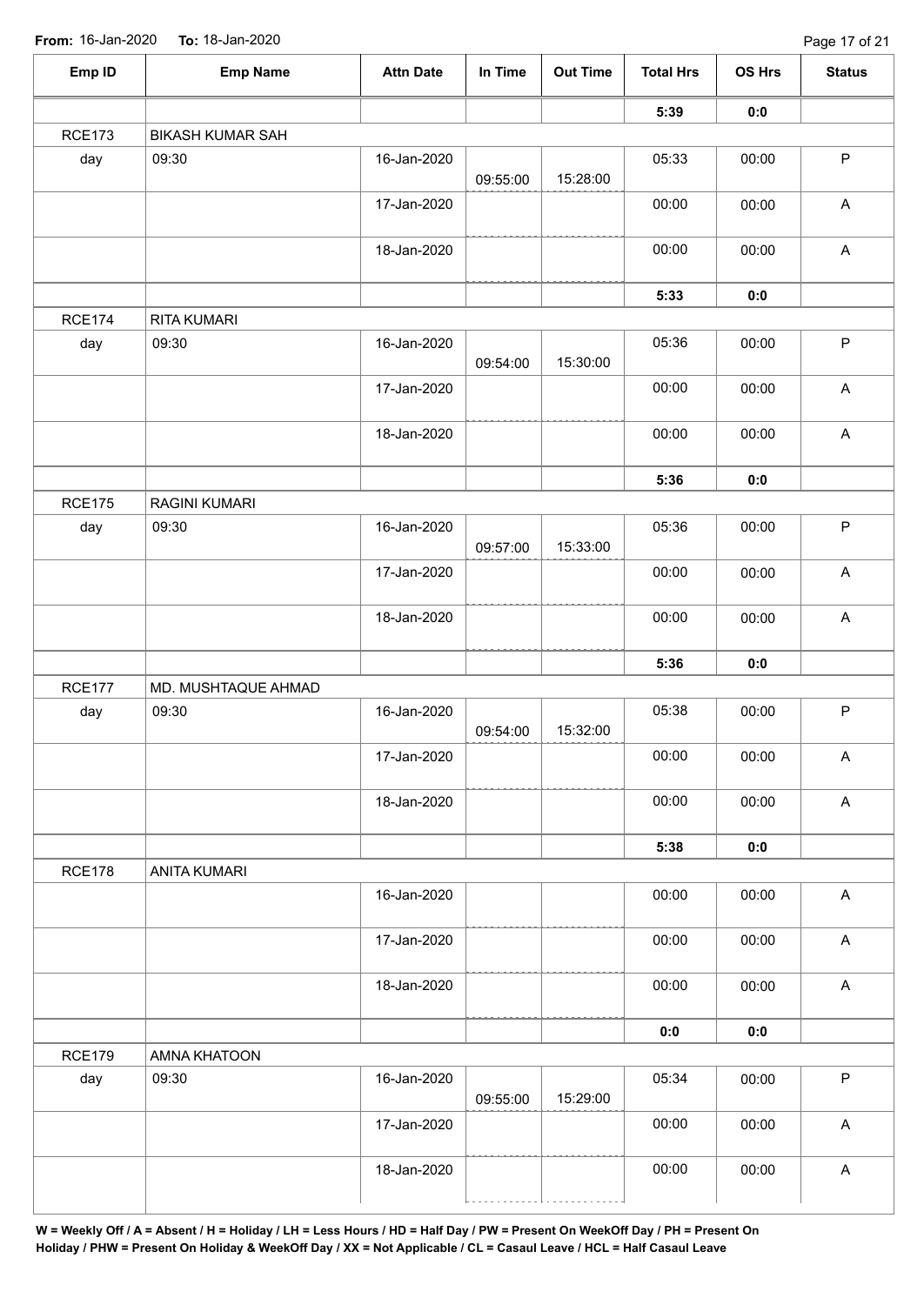| Emp ID        | <b>Emp Name</b>       | <b>Attn Date</b> | In Time  | <b>Out Time</b> | <b>Total Hrs</b> | OS Hrs | <b>Status</b>             |
|---------------|-----------------------|------------------|----------|-----------------|------------------|--------|---------------------------|
|               |                       |                  |          |                 | 5:34             | 0:0    |                           |
| <b>RCE180</b> | PARMILA SOREN         |                  |          |                 |                  |        |                           |
| day           | 09:30                 | 16-Jan-2020      | 09:54:00 | 15:30:00        | 05:36            | 00:00  | $\mathsf P$               |
|               |                       | 17-Jan-2020      |          |                 | 00:00            | 00:00  | A                         |
|               |                       | 18-Jan-2020      |          |                 | 00:00            | 00:00  | $\mathsf A$               |
|               |                       |                  |          |                 | 5:36             | 0:0    |                           |
| <b>RCE181</b> | <b>TUMPA KUMARI</b>   |                  |          |                 |                  |        |                           |
| day           | 09:30                 | 16-Jan-2020      | 09:55:00 | 15:29:00        | 05:34            | 00:00  | $\mathsf P$               |
|               |                       | 17-Jan-2020      |          |                 | 00:00            | 00:00  | $\mathsf A$               |
|               |                       | 18-Jan-2020      |          |                 | 00:00            | 00:00  | $\mathsf A$               |
|               |                       |                  |          |                 | 5:34             | 0:0    |                           |
| <b>RCE182</b> | SIKANDAR TUDU         |                  |          |                 |                  |        |                           |
| day           | 09:30                 | 16-Jan-2020      | 09:55:00 | 15:30:00        | 05:35            | 00:00  | $\mathsf P$               |
|               |                       | 17-Jan-2020      |          |                 | 00:00            | 00:00  | $\mathsf A$               |
|               |                       | 18-Jan-2020      |          |                 | 00:00            | 00:00  | $\boldsymbol{\mathsf{A}}$ |
|               |                       |                  |          |                 | 5:35             | 0:0    |                           |
| <b>RCE183</b> | SHUBHRASANTOSHI MURMU |                  |          |                 |                  |        |                           |
| day           | 09:30                 | 16-Jan-2020      | 09:55:00 | 15:29:00        | 05:34            | 00:00  | $\mathsf P$               |
|               |                       | 17-Jan-2020      |          |                 | 00:00            | 00:00  | $\boldsymbol{\mathsf{A}}$ |
|               |                       | 18-Jan-2020      |          |                 | 00:00            | 00:00  | $\mathsf A$               |
|               |                       |                  |          |                 | 5:34             | 0:0    |                           |
| <b>RCE184</b> | AMITABH MURMU         |                  |          |                 |                  |        |                           |
| day           | 09:30                 | 16-Jan-2020      | 09:55:00 | 15:29:00        | 05:34            | 00:00  | $\mathsf{P}$              |
|               |                       | 17-Jan-2020      |          |                 | 00:00            | 00:00  | A                         |
|               |                       | 18-Jan-2020      |          |                 | 00:00            | 00:00  | $\mathsf A$               |
|               |                       |                  |          |                 | 5:34             | 0:0    |                           |
| <b>RCE185</b> | BIRENDRA NATH MARANDI |                  |          |                 |                  |        |                           |
| day           | 09:30                 | 16-Jan-2020      | 09:54:00 | 15:31:00        | 05:37            | 00:00  | $\mathsf P$               |
|               |                       | 17-Jan-2020      |          |                 | 00:00            | 00:00  | $\mathsf A$               |
|               |                       | 18-Jan-2020      |          |                 | 00:00            | 00:00  | $\mathsf A$               |
|               |                       |                  |          |                 |                  |        |                           |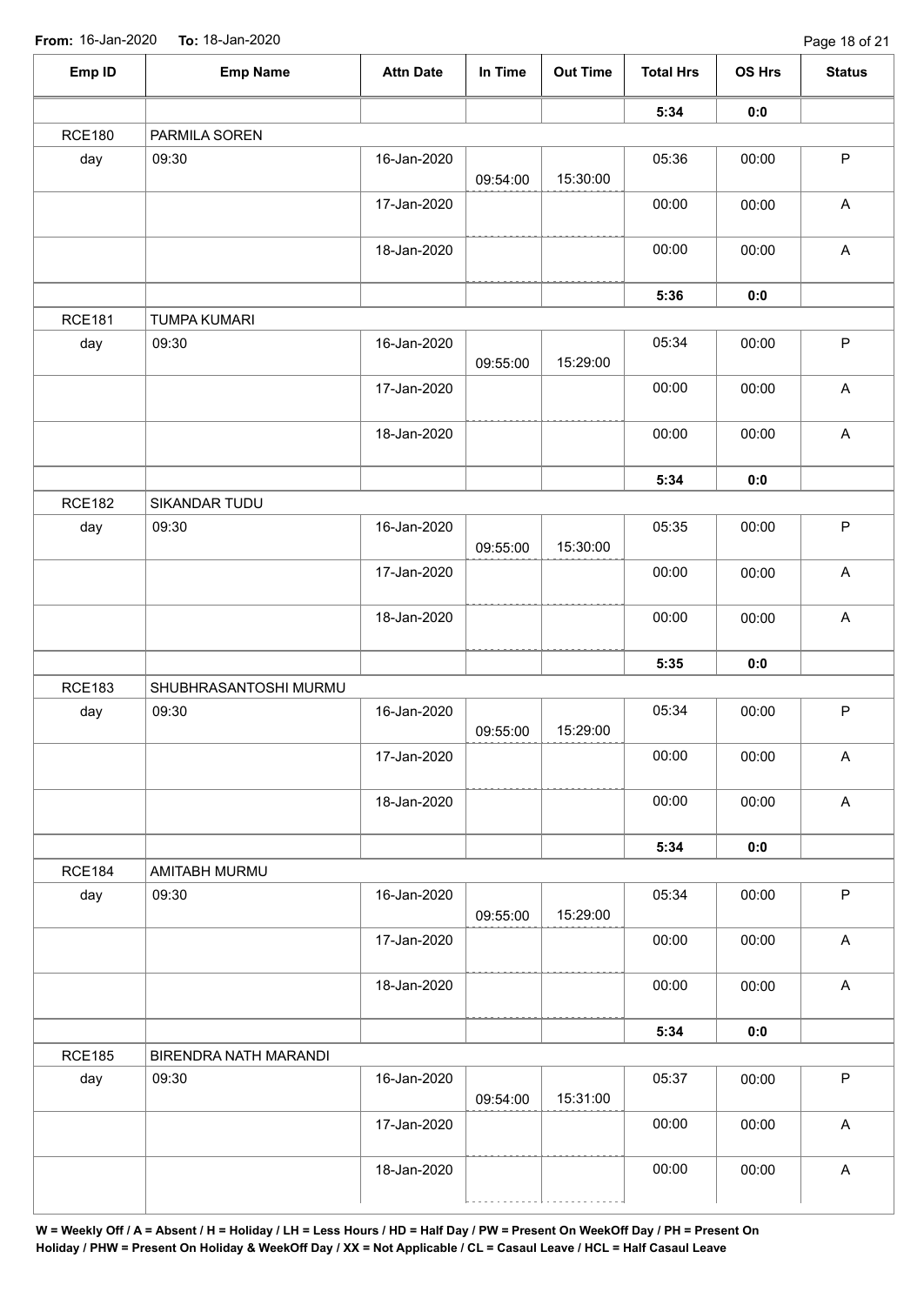| Emp ID        | <b>Emp Name</b>       | <b>Attn Date</b> | In Time  | <b>Out Time</b> | <b>Total Hrs</b> | OS Hrs | <b>Status</b>             |
|---------------|-----------------------|------------------|----------|-----------------|------------------|--------|---------------------------|
|               |                       |                  |          |                 | 5:37             | 0:0    |                           |
| <b>RCE186</b> | SUBODH MURMU          |                  |          |                 |                  |        |                           |
| day           | 09:30                 | 16-Jan-2020      | 09:55:00 | 15:29:00        | 05:34            | 00:00  | $\mathsf P$               |
|               |                       | 17-Jan-2020      |          |                 | 00:00            | 00:00  | $\mathsf A$               |
|               |                       | 18-Jan-2020      |          |                 | 00:00            | 00:00  | $\mathsf A$               |
|               |                       |                  |          |                 | 5:34             | 0:0    |                           |
| <b>RCE187</b> | VIJAY KUMAR RAUT      |                  |          |                 |                  |        |                           |
| day           | 09:30                 | 16-Jan-2020      | 09:55:00 | 15:28:00        | 05:33            | 00:00  | $\sf P$                   |
|               |                       | 17-Jan-2020      |          |                 | 00:00            | 00:00  | $\boldsymbol{\mathsf{A}}$ |
|               |                       | 18-Jan-2020      |          |                 | 00:00            | 00:00  | $\mathsf A$               |
|               |                       |                  |          |                 | 5:33             | 0:0    |                           |
| <b>RCE189</b> | SAJDA KHATUN          |                  |          |                 |                  |        |                           |
| day           | 09:30                 | 16-Jan-2020      | 09:56:00 | 15:27:00        | 05:31            | 00:00  | $\sf P$                   |
|               |                       | 17-Jan-2020      |          |                 | 00:00            | 00:00  | $\boldsymbol{\mathsf{A}}$ |
|               |                       | 18-Jan-2020      |          |                 | 00:00            | 00:00  | $\boldsymbol{\mathsf{A}}$ |
|               |                       |                  |          |                 | 5:31             | 0:0    |                           |
| <b>RCE190</b> | MD. SALUDDIN ANSARI   |                  |          |                 |                  |        |                           |
| day           | 09:30                 | 16-Jan-2020      | 09:54:00 | 15:31:00        | 05:37            | 00:00  | $\sf P$                   |
|               |                       | 17-Jan-2020      |          |                 | 00:00            | 00:00  | $\mathsf A$               |
|               |                       | 18-Jan-2020      |          |                 | 00:00            | 00:00  | $\mathsf A$               |
|               |                       |                  |          |                 | 5:37             | 0:0    |                           |
| <b>RCE191</b> | <b>INJMAMUL RAHIM</b> |                  |          |                 |                  |        |                           |
| day           | 09:30                 | 16-Jan-2020      | 09:56:00 | 15:28:00        | 05:32            | 00:00  | $\mathsf{P}$              |
|               |                       | 17-Jan-2020      |          |                 | 00:00            | 00:00  | A                         |
|               |                       | 18-Jan-2020      |          |                 | 00:00            | 00:00  | $\mathsf A$               |
|               |                       |                  |          |                 | 5:32             | 0:0    |                           |
| <b>RCE192</b> | SONAMUNI TUDU         |                  |          |                 |                  |        |                           |
| day           | 09:30                 | 16-Jan-2020      | 09:56:00 | 15:28:00        | 05:32            | 00:00  | $\mathsf P$               |
|               |                       | 17-Jan-2020      |          |                 | 00:00            | 00:00  | $\mathsf A$               |
|               |                       | 18-Jan-2020      |          |                 | 00:00            | 00:00  | $\boldsymbol{\mathsf{A}}$ |
|               |                       |                  |          |                 |                  |        |                           |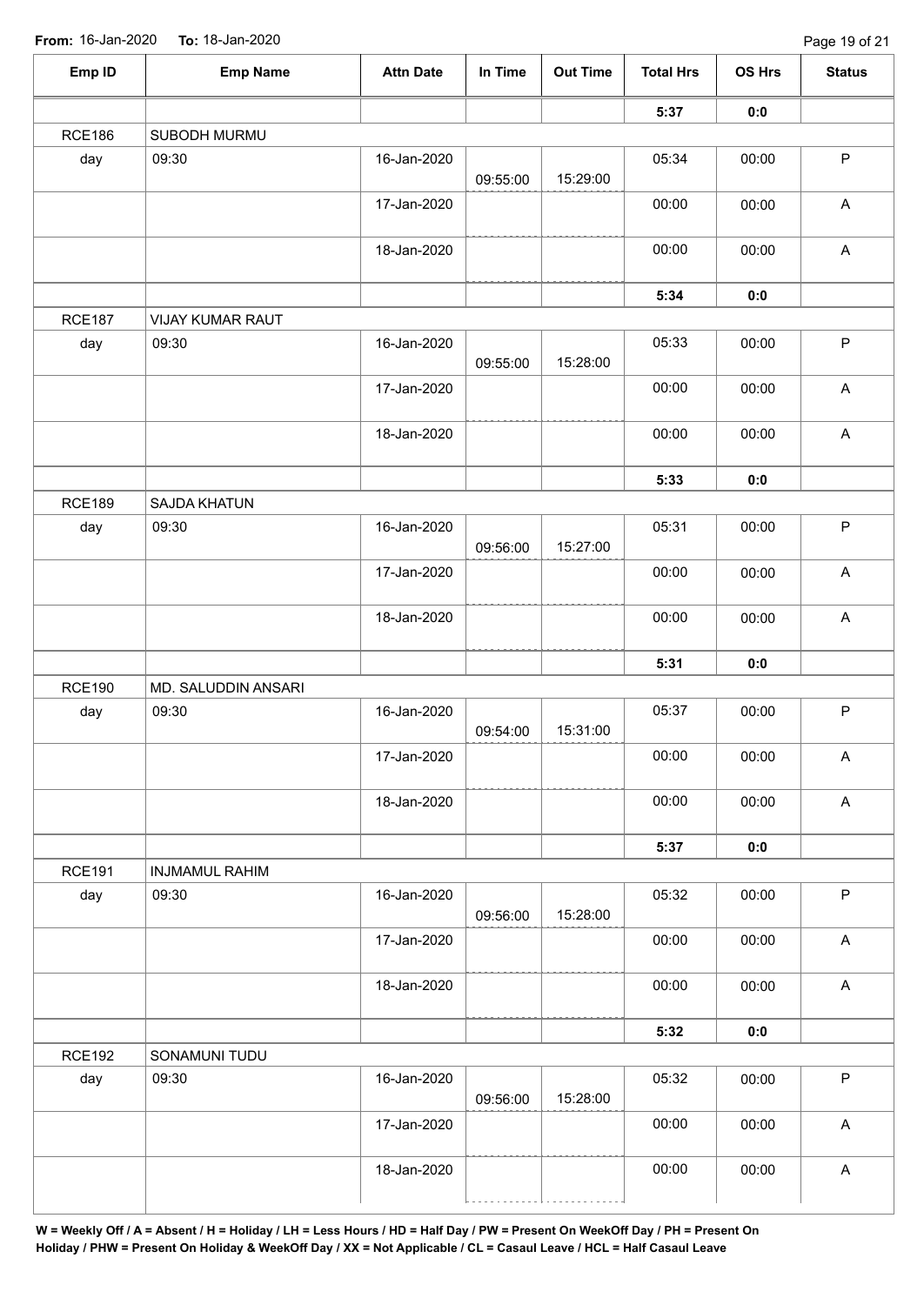| Emp ID        | <b>Emp Name</b>        | <b>Attn Date</b> | In Time  | <b>Out Time</b> | <b>Total Hrs</b> | OS Hrs | <b>Status</b>             |
|---------------|------------------------|------------------|----------|-----------------|------------------|--------|---------------------------|
|               |                        |                  |          |                 | 5:32             | 0:0    |                           |
| <b>RCE193</b> | RAMCHANDRA HANSDA      |                  |          |                 |                  |        |                           |
| day           | 09:30                  | 16-Jan-2020      | 09:56:00 | 15:28:00        | 05:32            | 00:00  | $\mathsf P$               |
|               |                        | 17-Jan-2020      |          |                 | 00:00            | 00:00  | A                         |
|               |                        | 18-Jan-2020      |          |                 | 00:00            | 00:00  | $\mathsf A$               |
|               |                        |                  |          |                 | 5:32             | 0:0    |                           |
| <b>RCE194</b> | MUSARRAF HUSSAIN       |                  |          |                 |                  |        |                           |
| day           | 09:30                  | 16-Jan-2020      | 09:56:00 | 15:26:00        | 05:30            | 00:00  | $\mathsf P$               |
|               |                        | 17-Jan-2020      |          |                 | 00:00            | 00:00  | $\mathsf A$               |
|               |                        | 18-Jan-2020      |          |                 | 00:00            | 00:00  | $\boldsymbol{\mathsf{A}}$ |
|               |                        |                  |          |                 | 5:30             | 0:0    |                           |
| <b>RCE195</b> | SANTOSH HEMBROM        |                  |          |                 |                  |        |                           |
| day           | 09:30                  | 16-Jan-2020      | 09:55:00 | 15:28:00        | 05:33            | 00:00  | $\sf P$                   |
|               |                        | 17-Jan-2020      |          |                 | 00:00            | 00:00  | $\boldsymbol{\mathsf{A}}$ |
|               |                        | 18-Jan-2020      |          |                 | 00:00            | 00:00  | $\boldsymbol{\mathsf{A}}$ |
|               |                        |                  |          |                 | 5:33             | 0:0    |                           |
| <b>RCE196</b> | NILESH KUMAR           |                  |          |                 |                  |        |                           |
| day           | 09:30                  | 16-Jan-2020      | 09:56:00 | 15:27:00        | 05:31            | 00:00  | $\sf P$                   |
|               |                        | 17-Jan-2020      |          |                 | 00:00            | 00:00  | $\boldsymbol{\mathsf{A}}$ |
|               |                        | 18-Jan-2020      |          |                 | 00:00            | 00:00  | $\boldsymbol{\mathsf{A}}$ |
|               |                        |                  |          |                 | 5:31             | 0:0    |                           |
| <b>RCE197</b> | ANISHA RANI            |                  |          |                 |                  |        |                           |
| day           | 09:30                  | 16-Jan-2020      | 09:56:00 | 15:27:00        | 05:31            | 00:00  | $\sf P$                   |
|               |                        | 17-Jan-2020      |          |                 | 00:00            | 00:00  | $\mathsf A$               |
|               |                        | 18-Jan-2020      |          |                 | 00:00            | 00:00  | $\mathsf A$               |
|               |                        |                  |          |                 | 5:31             | 0:0    |                           |
| <b>RCE198</b> | <b>TAMANNA KHATOON</b> |                  |          |                 |                  |        |                           |
| day           | 09:30                  | 16-Jan-2020      | 09:56:00 | 15:28:00        | 05:32            | 00:00  | $\mathsf P$               |
|               |                        | 17-Jan-2020      |          |                 | 00:00            | 00:00  | $\mathsf A$               |
|               |                        | 18-Jan-2020      |          |                 | 00:00            | 00:00  | $\boldsymbol{\mathsf{A}}$ |
|               |                        |                  |          |                 |                  |        |                           |